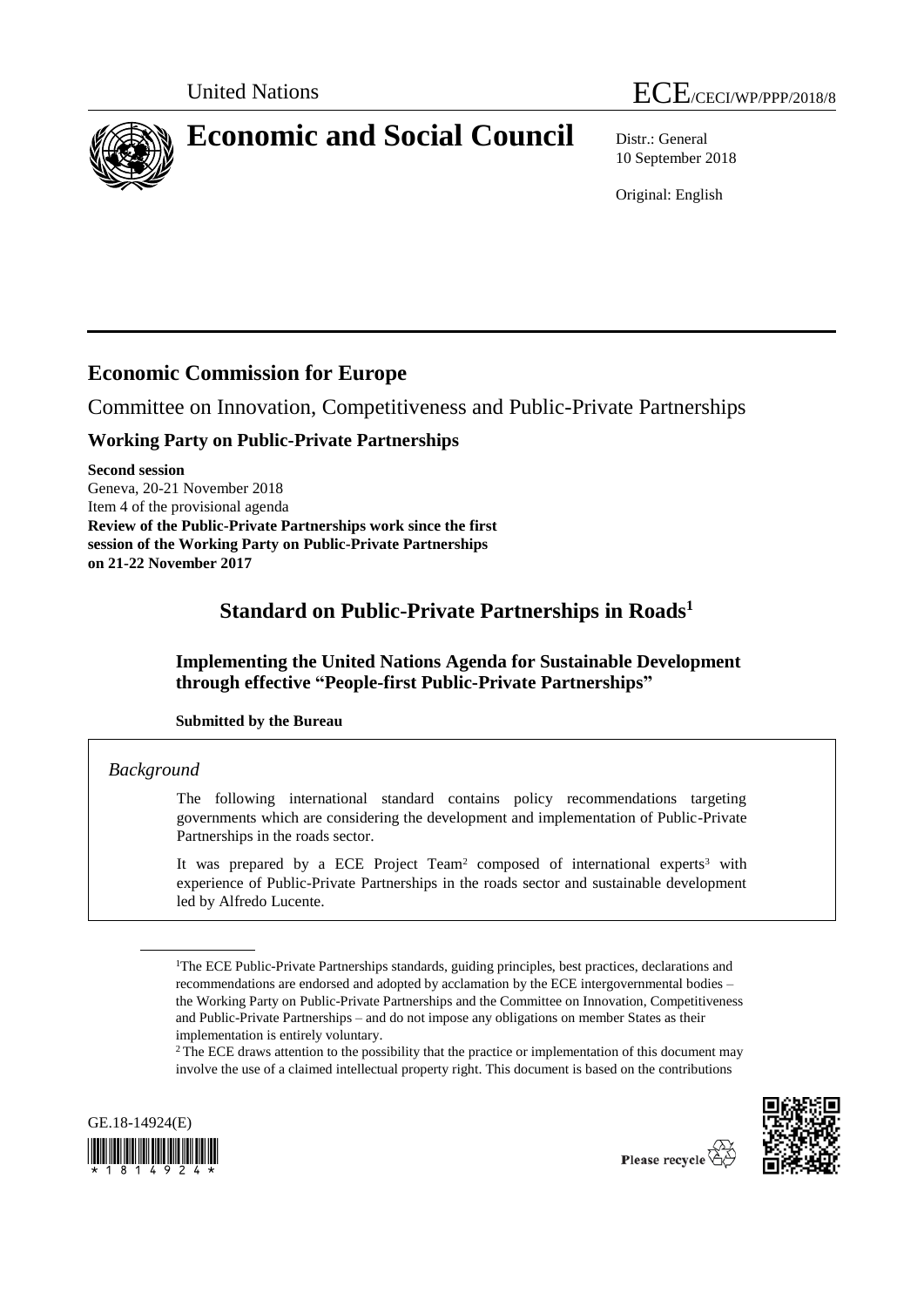The document<sup>4</sup> was finalised by the secretariat following a public consultation as envisaged by the Open and Transparent Standard Development Process with input from various agencies, organisations, and individuals.

The document was reviewed and endorsed by the Bureau of the Working Party on Public-Private Partnerships with a recommendation to the Working Party to endorse it. If endorsed, the document is sent to the Committee on Innovation, Competitiveness and Public-Private Partnerships for adoption.

The Bureau is very grateful to Alfredo Lucente for leading the Project Team; to Anand Chiplunkar for sharing his vast experience of working in this sector; and to Scott Walchak for managing the work of the Project Team.

<https://wiki.unece.org/display/pppp/P0006-Team+Members>

of participants in the Public-Private Partnerships standard development process, who have acknowledged that all new intellectual property rights generated belongs to the ECE and have also agreed to waive enforcement of their existing intellectual property rights used in the Public-Private Partnerships standards against any party using the outputs.

The ECE takes no position concerning the evidence, validity or applicability of any claimed intellectual property right or any other right that might be claimed by any third parties related to the implementation of this document. The ECE makes no representation that it has made any investigation or effort to evaluate any such rights.

Users of ECE Public-Private Partnerships outputs are cautioned that any third-party intellectual property rights claims related to their use of a ECE Public-Private Partnerships output will be their responsibility and are urged to ensure that their use of ECE Public-Private Partnerships outputs does not infringe on an intellectual property right of a third party.

The ECE does not accept any liability for any possible infringement of a claimed intellectual property right or any other right that might be claimed to relate to the implementation of any of its outputs. <sup>3</sup> The list of experts involved in the work of the Project Team is available at:

<sup>4</sup> The document benefited considerably from a review of published information and the responses to detailed questionnaires from public and private sector organisations with experience of programmes of this kind.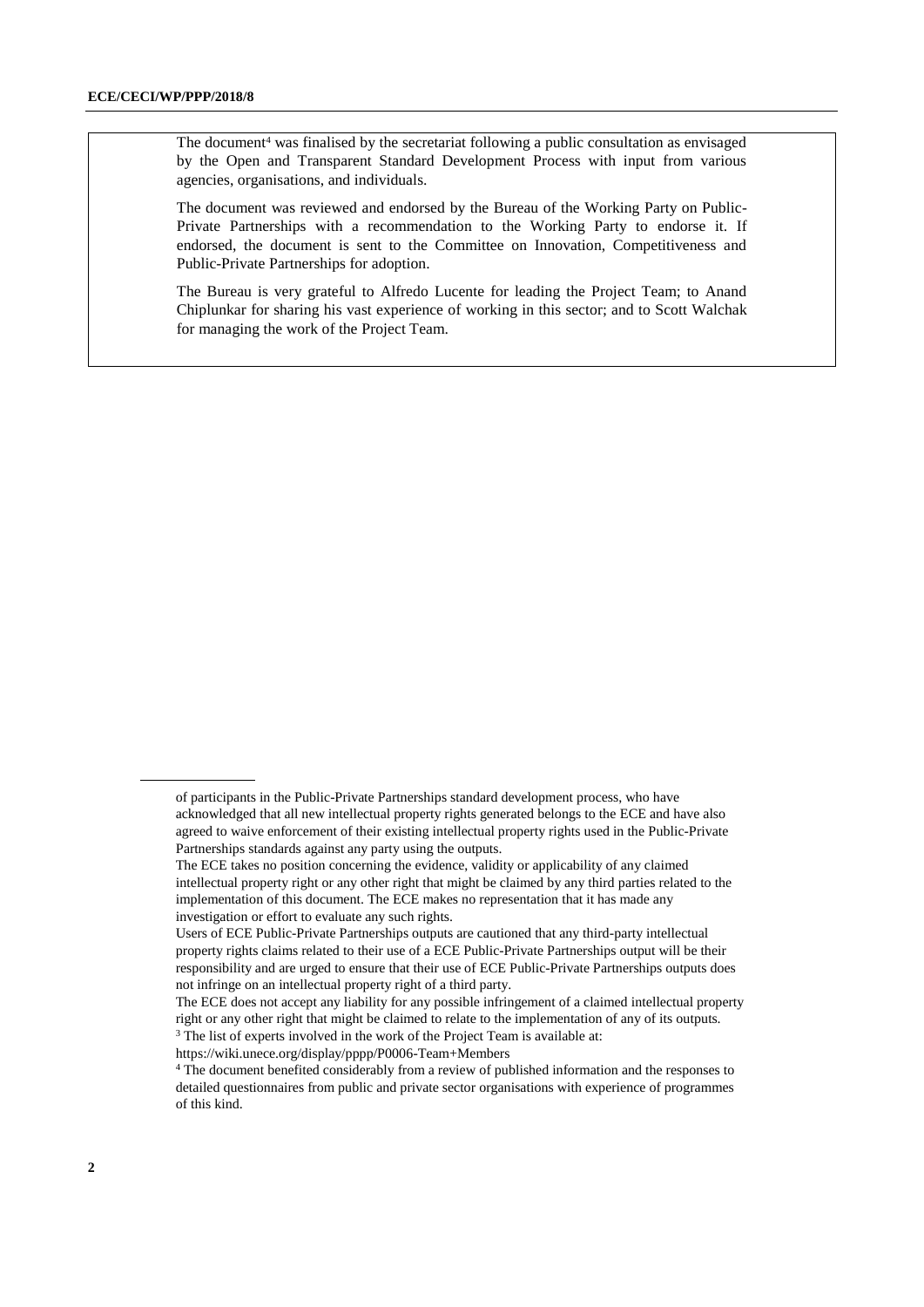# **Contents**

|       |                 |                                                                                         | Page |
|-------|-----------------|-----------------------------------------------------------------------------------------|------|
| L     |                 |                                                                                         |      |
| П.    |                 |                                                                                         |      |
| Ш.    |                 |                                                                                         |      |
|       |                 |                                                                                         |      |
|       | А.              |                                                                                         |      |
|       | $\mathbf{B}$ .  |                                                                                         |      |
|       | $\mathcal{C}$ . |                                                                                         |      |
|       | D.              |                                                                                         |      |
|       | E.              |                                                                                         |      |
| V.    |                 |                                                                                         |      |
|       | A.              |                                                                                         |      |
|       | <b>B.</b>       |                                                                                         |      |
|       | C.              |                                                                                         |      |
|       | D.              | Feasibility of road public-private partnerships for low and middle-income countries  18 |      |
|       | E.              |                                                                                         |      |
|       |                 |                                                                                         |      |
| Annex |                 |                                                                                         |      |
|       |                 |                                                                                         |      |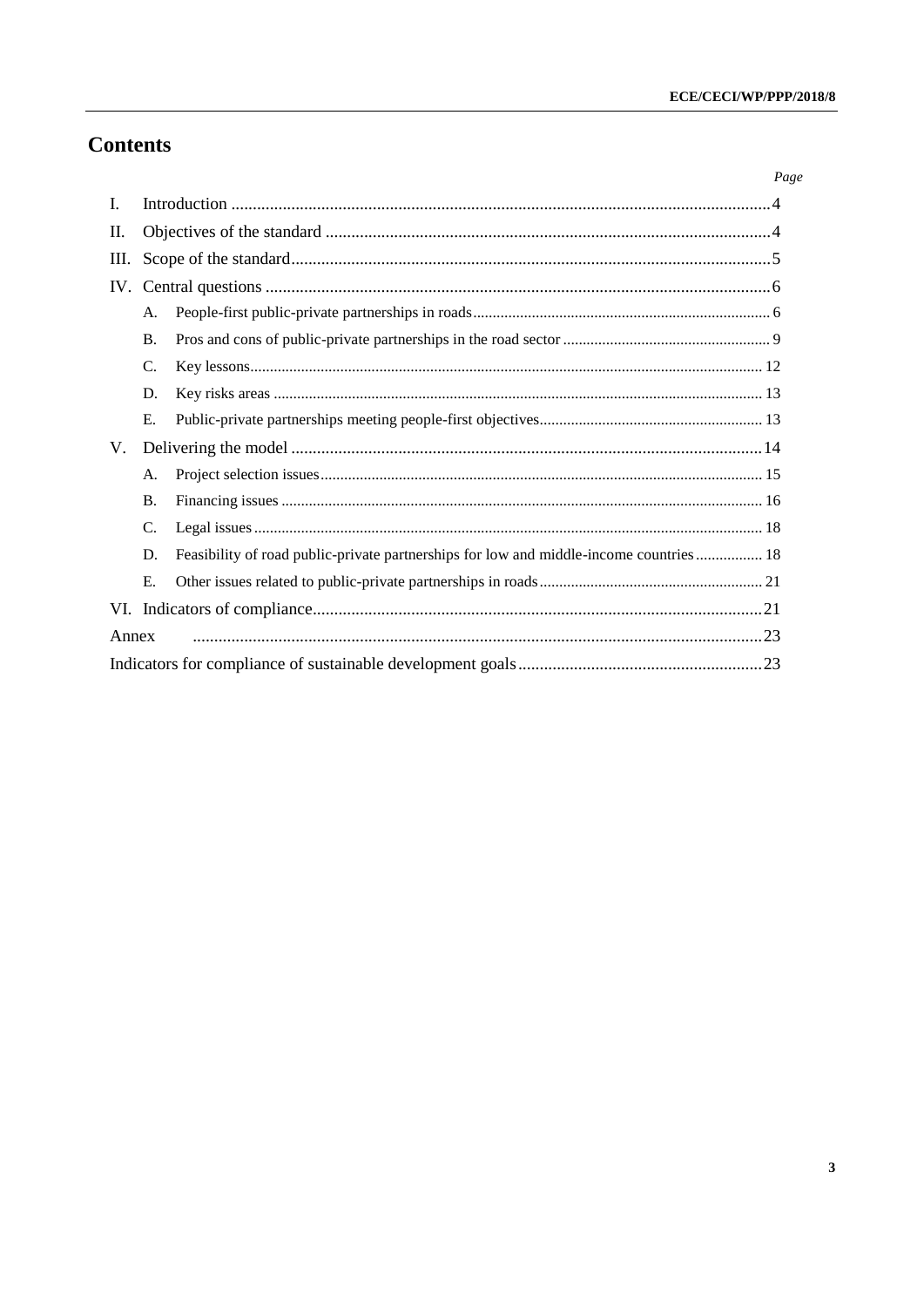## <span id="page-3-0"></span>**I. Introduction**

1. The aim of this document is to provide guidance to governments when using Peoplefirst Public-Private Partnerships (PfPPPs) to deliver investment in roads infrastructure to also meet the United Nations Sustainable Development Goals (SDGs). It aims to build on the experience of the use of Public-Private Partnerships (PPPs) for road projects and provide a balanced, neutral account of both the pros and cons of road PPPs, including an accurate portrayal of the spectrum of risk and return associated with road PPPs.

2. Transport stimulates economic and social development, ensures accessibility to opportunities - but is also associated with a number of direct and indirect externalities such as traffic congestion, air pollution and road accidents. The fact that transport related targets are included in nine out of the seventeen SDGs (Goals 2, 3, 5, 8, 9, 11, 12, 13 and 17) illustrates the cross-cutting role that transport has in sustainable development. It therefore has both a direct and indirect role to contribute to the achievement of the Goals.

3. Road infrastructure is crucial for directly achieving the Goal targets of sustainable and resilient infrastructure and promote inclusiveness to support economic development and human well-being, with a focus on affordable and equitable access for all. It needs to be provided in a manner in which it can directly contribute to increased road safety, sustainable and efficient consumption of resources.

4. Indirectly, it also is crucial to achieving the Goal targets, from their role in boosting economic trade and development (within and across borders) and eradication of poverty to increasing access to education, water supply and agricultural, industrial and commercial opportunities. It is necessary to strengthen resilience and adaptive capacity of road infrastructure for combating climate change by using low impact materials, improving efficient travel and reducing fossil fuel usage. In fact, high quality, well planned, efficient roads can alleviate climate change and mitigate the fact that according to the UN, climate change presents the single biggest threat to development, and its widespread, unprecedented impacts disproportionately burden the poorest and most vulnerable.

5. Thus, the People-first Public-Private Partnerships<sup>5</sup> are designed to take the traditional PPPs to the next level of linking the design and performance of the PPPs to the achievement of the SDGs, in addition to the well-recognised performance parameters of road PPPs.

## **II. Objectives of the standard**

<span id="page-3-1"></span>6. If managed well, PPPs in roads can help governments tackle development needs by bringing sustainable investment, replicable processes and expertise to complex roads transportation networks. This document is intended to assist governments in the selection of PPPs in roads projects that are PfPPPs and have a high likelihood of achieving the SDGs.

7. There are many different models of PPPs in the roads sector worldwide. The first challenge then for governments intending to develop PPPs in roads is to ensure consistency between the country's road project strategy, their programme of activity, and their selection of appropriate PPP models that are likely to achieve the Goals and put people-first.

8. The traditional concept of Value for Money has limitations when assessing projects being designed for PfPPPs. Value for Money (VfM) is usually at the core of virtually all

<sup>&</sup>lt;sup>5</sup> A detailed introduction to People-first Public-Private Partnerships is contained in document ECE/CECI/WP/PPP/2018/5.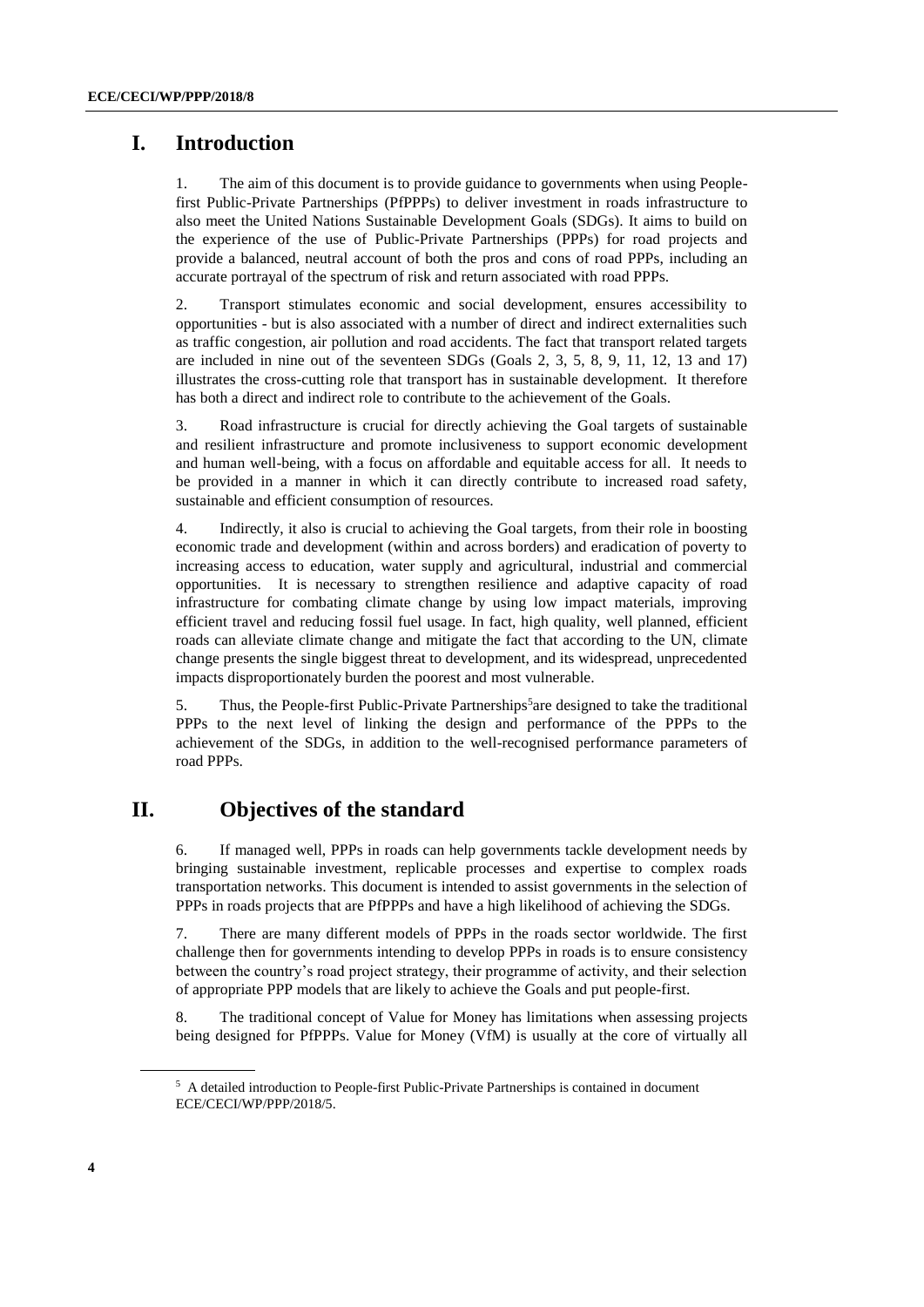PPPs and figure large in the public sector's decision-making process.<sup>6</sup> It is based on economy, efficiency and effectiveness (3Es) considerations and areas like procurement and administration costs have been the focus of Value for Money considerations. A Road PPP would therefore be considered a Value for Money transaction if it generates a net economic benefit for the public in terms of the project outputs related to quantity, quality of the service or facility, cost and risk transfer over the project life, achievement of various transportation related goals, etc. and do so in comparison to the traditionally procured public approach.

9. However, assessing the outputs, outcomes and impacts of the project in improving people's lives is also equally important. A PfPPP should therefore be assessed on the basis of a Value for People (VfP) approach that is aligned to the achievement of the SDGs. A Value for People approach means projects should address critical challenges facing humanity, fighting hunger, poverty, and promoting human wellbeing by increasing access to essential services, tackling a social agenda promoting social cohesion, overcoming inequalities, achieving gender equality and empowering women; and disavowing all forms of discrimination based on race, ethnicity, creed and culture. Projects should bring resilience into infrastructure and mitigate risks and adapt it for climate change; lower  $CO<sub>2</sub>$ emissions and take on the practices for the circular economy developing more sustainable production and consumption patterns.

10. Accordingly, the Value for Money assessment (with due consideration of its limitation mentioned earlier) needs to be broadened to include equity along with economy, efficiency and effectiveness. A VfP approach includes not only a VfM basis but also proposes that projects' performance be measured by their outcomes and impacts that brings the greatest benefit to the people measured with respect to the SDGs. As a result, this standard recommends VfP should play a fundamental role (implicitly assessing Value for Money as well) in the decision of whether a public institution should enter into a road PPP agreement to be acceptable as PfPPPs<sup>7</sup> .

## **III. Scope of the standard**

<span id="page-4-0"></span>11. This document offers guidance on best practice in relation to the development and implementation of PfPPP programmes in the roads transportation sector. PPPs in roads is capital investment in road infrastructure and related systems such as information and communication technology (ICT) that are funded using commercial finance, repaid over typically a long-term period, and through a PPP contract or concession style arrangement. Projects delivered in this way range from greenfield projects for the realization and operation of new highways, to brownfield projects for upgrading of existing roads into highways, to bridges, tunnels, parking or other equivalent infrastructure realization, operation and maintenance. The standard does not apply to partnerships to deliver public transportation services, real estate transactions, or leasing arrangements, although these can sometimes occur in conjunction with, are added to, or can be extensions of PPP projects and programmes.

<sup>6</sup> However, some observers note, using the Value for Money approach to inform PPP decision-making can be difficult, and the process can be manipulated and even sometimes controversial. They suggest rather than solely relying on Value for Money assessment, governments need to understand whether or not implementing a project now as a PPP comes at a cost, and if so, to weigh this cost against the associated benefits. Refer "Value for Money Analysis - Practices and Challenges: How Governments Choose When to Use PPP to Deliver Public Infrastructure and Services" Report from World Bank Global Round-Table 28 May, 2013, Washington DC.

<sup>7</sup> A detailed introduction to PfPPPs is contained in document ECE/CECI/WP/PPP/2018/5.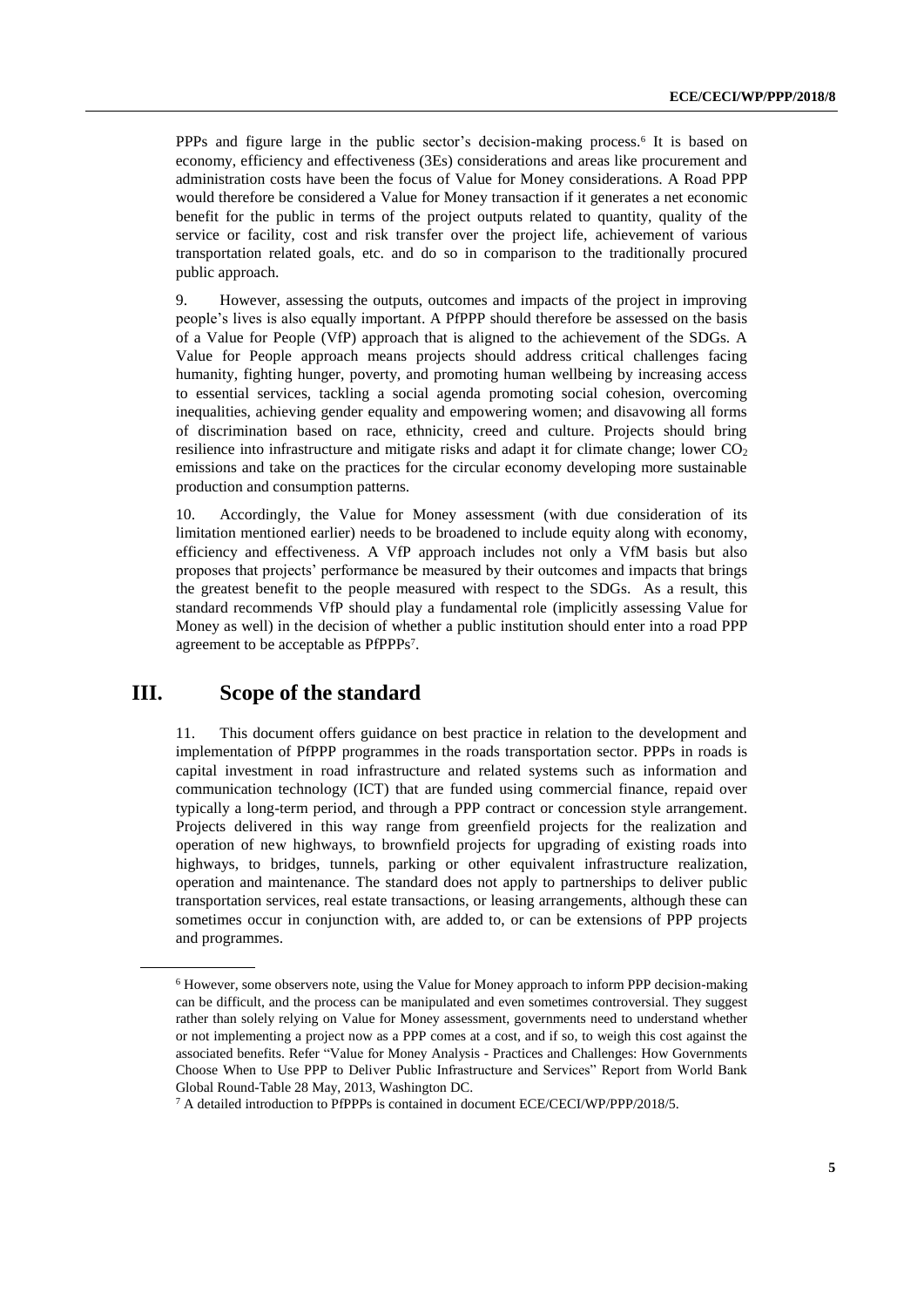12. For the purpose of this document, the term PPP programme is defined as a framework and/or series of projects under which a public authority grants long term contracts (with a duration typically exceeding 20 years) to a private sector partner for the design, financing, construction or refurbishment, operation, and maintenance of road networks and related infrastructure. The term 'public authority' may include a national or local governmental department, a regulator, or other public entity tasked with implementing road infrastructure. The operation of these road networks and/or infrastructure often includes the provision of operation and maintenance services and other services such as retail, fuel, repair and cleaning. Under most PPP arrangements for roads, the private sector partner will raise private capital to pay for the new infrastructure, which will be repaid in most cases by a users' payment (e.g. tolls) or a service concession (e.g. availability payment structure) from the public authority. These repayment structures can also be offset by road related lease or rental fees (e.g. commercial or retail space along the road) paid in whole or in part to the private partner. In most cases these agreements remain in effect so long as the facilities and services meet the performance requirements and outcomes specified in the agreement.

## <span id="page-5-0"></span>**IV. Central questions**

13. To achieve the SDGs, significant investment in the improvement of roads infrastructure is required. In fact, much of the 2030 Agenda will benefit from governments undertaking successful PfPPP programmes in roads systems and infrastructure. Noting that roads infrastructure has both a direct and indirect role to contribute to the achievement of SDGs, it is necessary to link SDG targets that can been directly influenced and monitored in a road project as outputs or outcomes (e.g. SDG 3 - fostering good health and well-being, SDG 5 - achieving gender equality, SDG 9 - delivering innovation in industry and infrastructure, and SDGs 11 - building sustainable cities and communities), along with those targets that can contribute indirectly at the outcome or impact level (e.g. SDG 2 ending hunger, SDG 3 - fostering good health and well-being, SDG 5 - achieving gender equality, SDG 8 providing decent work and economic growth, SDG 9 - delivering innovation in industry and infrastructure, SDGs 11 - building sustainable cities and communities, SDG 12- responsible consumption and production patterns, SDGs 13 bringing climate action, and SDG 17 - facilitating partnerships that deliver these outcomes). Suitable indicators need to be included in the PfPPP contracts for monitoring the SDGs having a direct contribution at the project level (refer Annex 1, Table 1.1), while the government agencies need to monitor the indicators that result in indirect contributions (refer Annex 1, Table 1.2) to achievement of the SDGs.

### <span id="page-5-1"></span>**A. People-first public-private partnerships in roads**

14. There are many project types and examples of road PPPs worldwide. Virtually all exhibit some combination of designing, building, financing, operating and/or maintaining (DBFO(M)) a road with specific provisions for ownership of the road (and/or transfer back to the public entity at a specified moment). The nature of road PPPs also varies considerably from project to project and is driven by the local, national and even international factors that make the project a necessity in the first place. Historically, the most common road PPPs have been brownfield concessions. However, since 2000 greenfield projects have become increasingly more popular.

15. Road PPPs are to be distinguished from design-build contracts (DB) which transfer some of the constructability risk to the private partner due to the combined designing and building responsibility but are considered by most to simply be a traditional public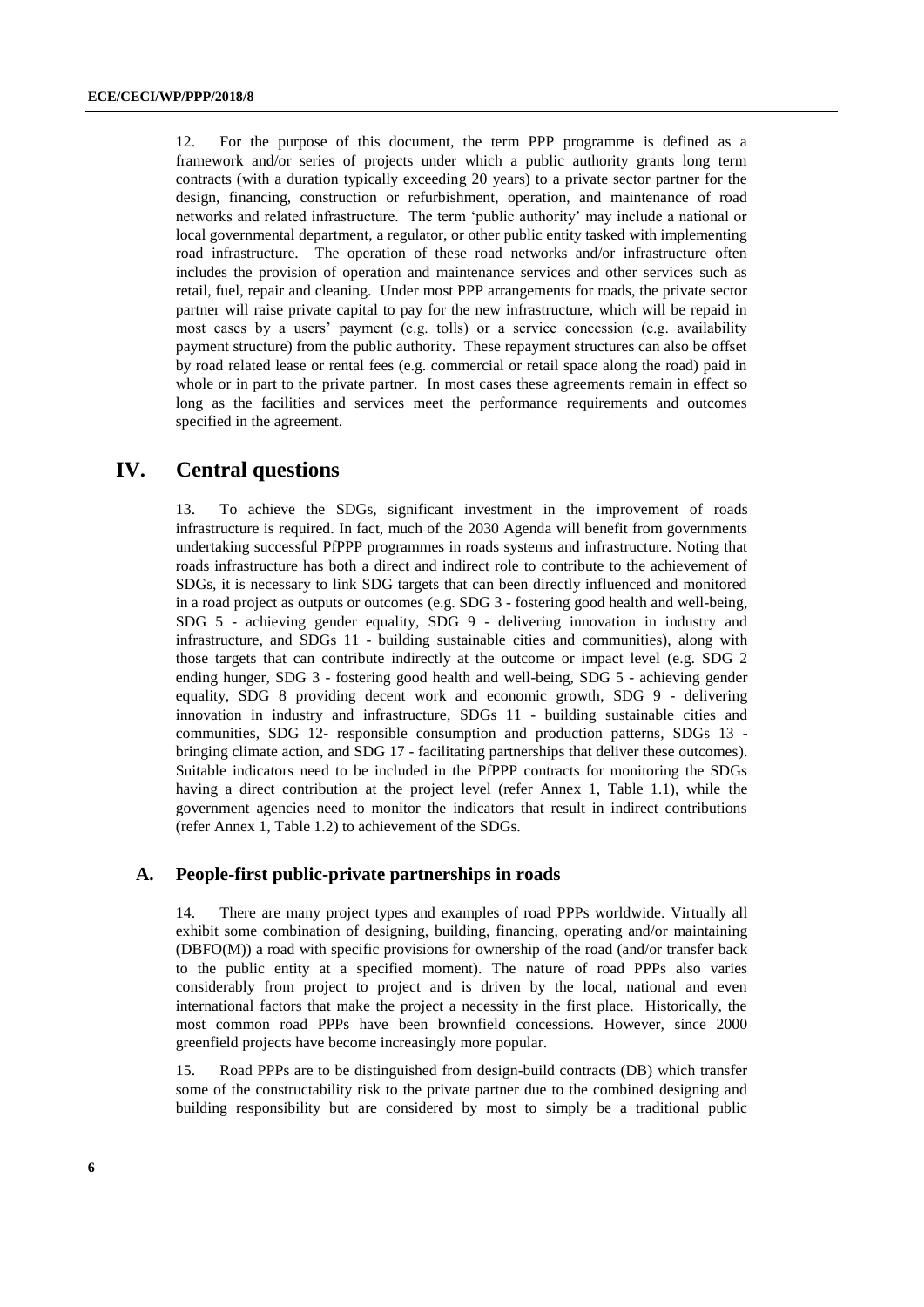procurement contract because they do not have the degree of risk transfer, financing, and partnership, among other aspects, of PPPs.

16. The same is true for 'operate and maintain' contracts where the private partner operates the publicly owned road, maintains it in proper technical condition, and perhaps even creates an automated road management system or develops an electronic toll collection system. Depending on the degree of investment, term length, and other performance requirements, these contracts can arise to a PPP, but in most cases are classified as traditional service contracts.

17. PPP projects in the road sector may, however, include use of "institutional PPP" frameworks, where the establishment of an entity held jointly by the public partner and the private partner, i.e. the "joint" PPP project vehicle, is created. These mixed ownership arrangements are typically seen as PPPs and have been considered herein.

## **1.Common road public-private partnerships structures**

#### *Toll concession:*

18. In a road concession the government grants the private sector the right to exploit a right-of-way for a fixed period. Typically, the traffic and toll collection risks are with the private sector and it is a purely private effort, with minimal to no government contribution. There have been some cases where the concessionaire has even been permitted the freedom to set tolls and apply time-of-day adjustments. More frequently, however, the government will set up tariffs, linking them to an index or composite index of some form. In this scenario, the concession ends either when a contractually agreed amount has been recovered or a fixed expiry date occurs.

19. A primary concern in toll concessions is accurate demand estimates as a number of projects have ended prematurely or required restructuring because demand forecasts were inaccurate or overestimated. These experiences have influenced current thinking on demand risk and highlighted the need for careful, and even conservative, assessments of demand when structuring toll concessions.

#### *Toll and traffic guarantee concession:*

20. In a toll concession that includes traffic guarantees, the private party takes some but not all of the demand risk of the project. Under this model, the concessionaire will get a minimum usage guarantee from the government. Traffic guarantees are an approach to mitigating inaccuracies in traffic forecasting and can hedge against the optimism issue noted previously. An alternative to the traffic guarantee is the so-called "cap-and-collar" whereby a cash payment is made to the private operator if usage falls below a stated level and the public sector takes in full (or in part) the excess revenue over a stated percentage.

#### *Direct payment models: shadow tolls and availability payments:*

21. In direct payment models, the private partner is not paid by the users of the road; instead the private partner is paid by the public partner. The two most popular direct payment models are shadow tolls and availability payments. The former is a demand-based model, where the government pays the fees for the users. Availability payment models are based on output standards rather than demand. For example, the contractor has to meet certain output standards set out in detail in the PPP agreement and, so long as the terms are met, the contractor receives payment of a pre-agree sum for making the assets 'available'. If it fails to do so, then pre-agreed deductions are made on an accumulated points basis. The effect of these approaches is to insulate the private partner from the demand risk associated with the project.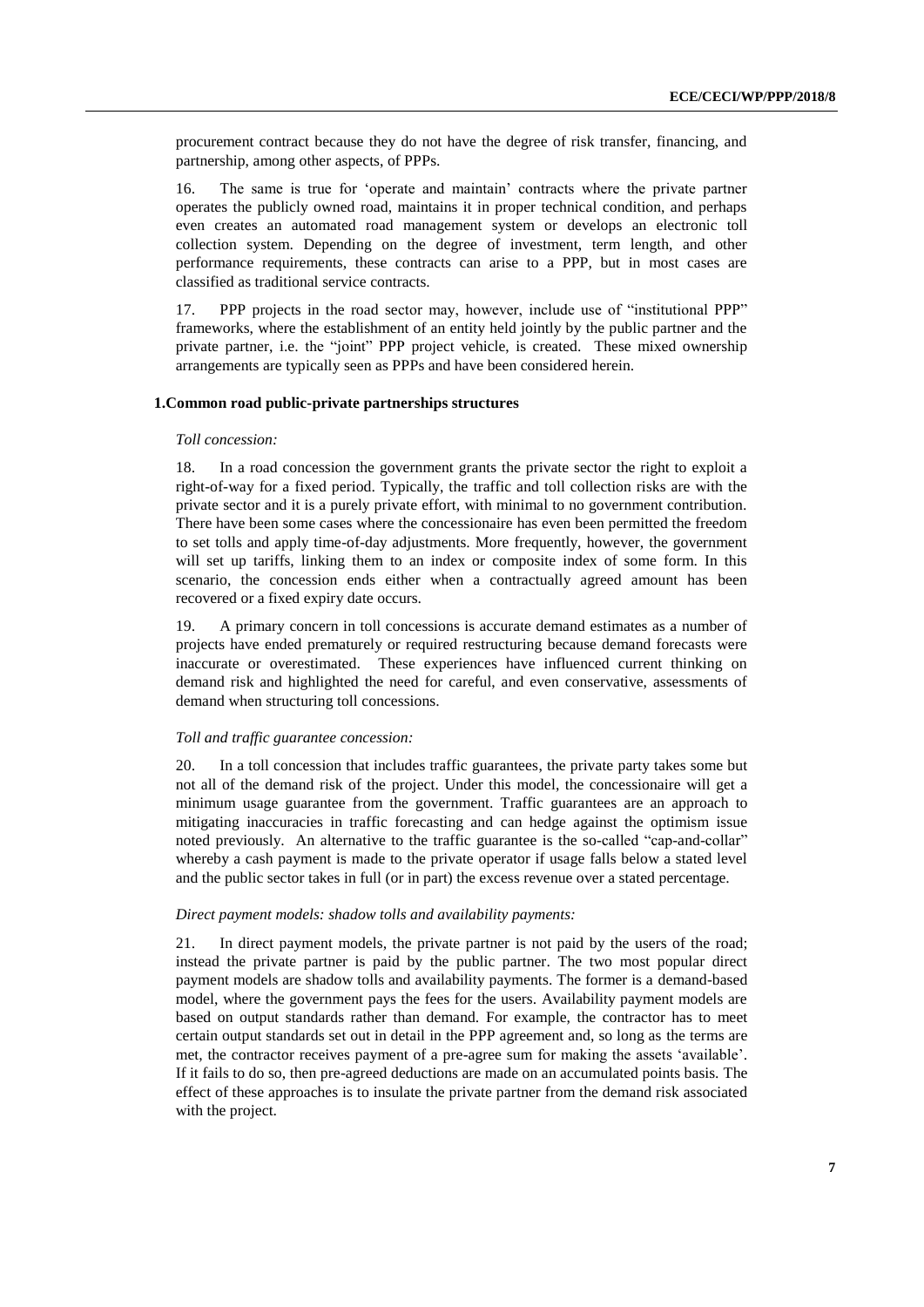*Output- and performance-based contracts:*

22. Output- and performance- based PPP contracts for roads (OPRCs) have evolved in recent years and focus mostly on routine and periodic maintenance tasks. OPRC contracts may cover either individual assets, like traffic signs or bridges, or all road assets within a road corridor or network, but the rehabilitation and improvement requirements are typically measured on overall performance-based metrics.

23. These projects today often follow the design-build-operate-maintain-transfer methodology, where the contractor designs and completes the required rehabilitation and/or improvements to deliver a certain level of service and thereafter operates and maintains the road for term of years.

24. As the name stipulates, OPRC projects are based on output as opposed to input. For example, under a traditional input-based road contract the private contractor gets paid for each repaired pothole, whereas under an OPRC the contractor gets paid for each length of road it maintains at the required condition. In return for achieving this standard, the government will periodically pay a fixed amount to the contractor or allow the firm to collect user fees (e.g., toll fees).

#### **2.Other structural characteristics**

25. Citing the above-mentioned approaches, road PPPs can therefore be structured with various payments mechanisms and have some typical characteristics:

(a) A direct toll mechanism where users are charged directly for use of the road facilities:

- Used in large-scope build, (own), operate and transfer (B(O)OT) projects as well in some DBFO projects;
- Combined with revenue-sharing schemes and Minimum Revenue Guarantee.
- Availability payments where the public entity pays a fee for the 'availability' of the private sector road infrastructure and/or service:
- Often used both in free and toll DBFO(M) projects in case when the public partner bears all or a significant share of demand (traffic) risks.

(b) Annuity payments where the private entity is paid for the provision of road infrastructure and/or services in increments and over a fixed period of time:

• Used mainly in BOT projects in case when the public partner bears the demand (traffic) risks and the private partner's fee is equal to fixed annuities and is not necessarily calculated on key performance indicators formula.

(c) Shadow toll mechanism, where the public entity pays the private sector partner directly on a per vehicle or per user basis:

• Used instead of (or in addition to) direct toll mechanism when direct tolls are inappropriate or insufficient due to social or political risks (*i.e.*, road should be free for users or toll should be kept at acceptable levels for users).

(d) Performance-based payments, where the private entity is paid based on certain defined, measurable performance criteria that is to be met, rather than paid strictly on usage of the infrastructure or services:

• There is a recent trend to use performance-based payments in road PPP projects in order to create incentives for the private partner to improve performance and safety.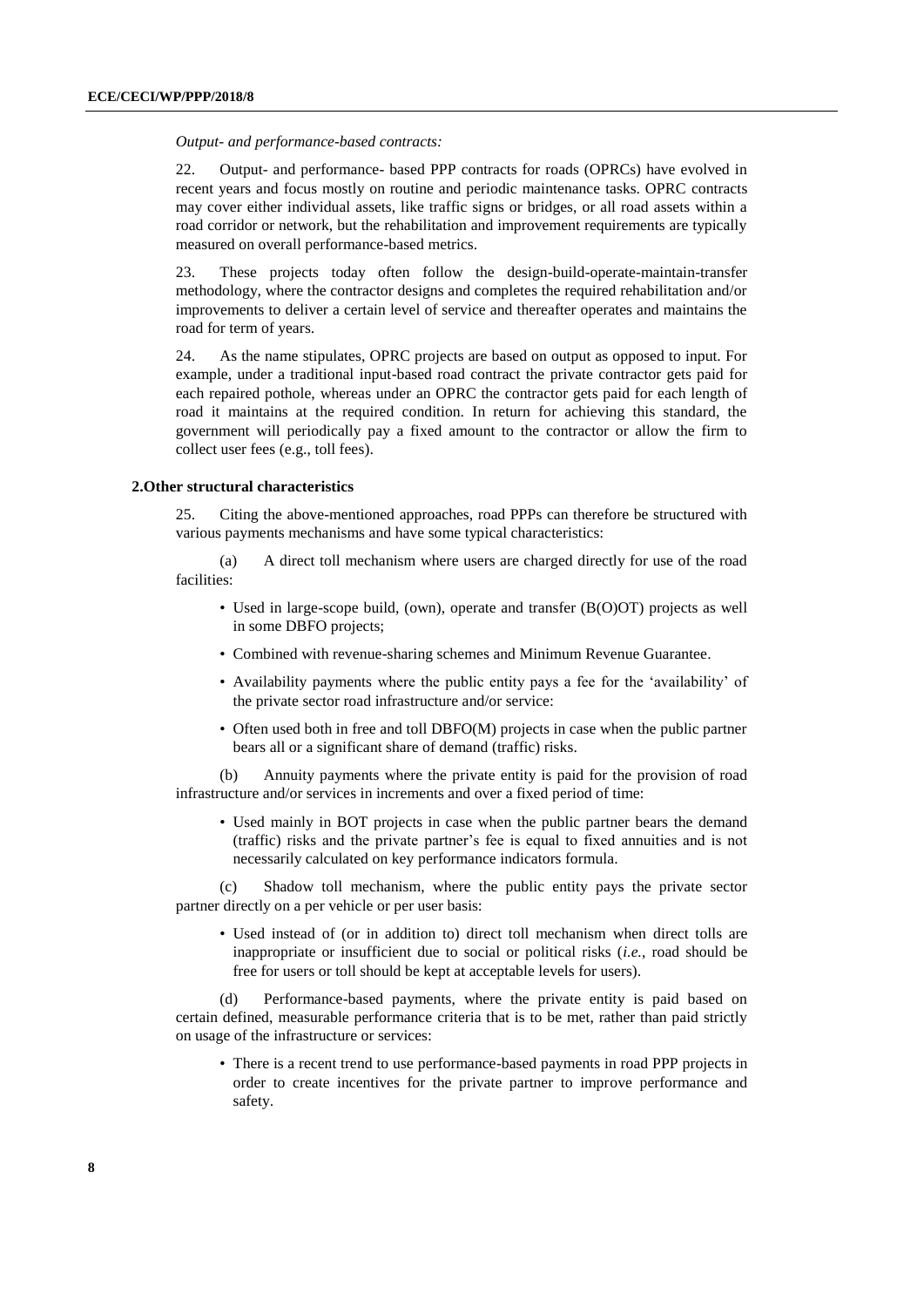26. Combinations of the above referred mechanisms can also be used in individual projects when a mix of risk allocation and payment mechanism is desired.

#### **3.Recent trends**

27. Recent years have also seen an expansion in the use of electronic tolling technology, including the introduction of automated technology and operational schemes in PPPs. For example, the use of free-flow tolling equipment has increased dramatically and allowed PPPs to be implemented in scenarios facing complex urban environments. With limited space and high traffic volumes, urban environments are not conducive to the implementation of toll booths as they are both undesirable because they tend to cause increases in journey time, but also because they present very difficult and often costly land acquisition requirements. Current technology is available that allows users to pass through toll locations without the need for substantial toll barriers, but rather overhead gantries. Congestion tolling, or urban tolls, have also been introduced in some major cities. However, such tolling schemes cannot be assimilated to PPP schemes *per se* as their application is intended to reduce congestion in city centres and their revenues are often received by municipalities to fund improvements in public services.

28. These nevertheless highlight some of the new solutions available to governments when efficient, modern technology from the private sector is used. The models have also been adapted to suit the circumstances of a particular project or a particular political/socioeconomic context showing the benefits to the flexible application of the model and the risks triggered by some project-specific arrangements.

#### **4.Typical applications**

(a) the development of new road infrastructure in urban environments is often a regional or urban ring road and/or bypass to enhance connectivity. Such projects are based on concession agreements of on average 25 to 30 years' length, with balanced risk allocation except for payment mechanism, blended direct toll and shadow toll payment mechanism, supported by strong current usage data, with minimum usage typically in the range of 50,000 to 100,000 vehicles per day, and an agreement that provides for road improvements and certain ICT infrastructure for monitoring usage and tracking tolls; and

the development of new national highways aimed at creating a reliable and efficient infrastructure network, in particular in developing countries. Such projects are often based on concession agreements and average 20 to 25 years in length, sometimes with shorter term (less than 20 years) to allow governance flexibility for enhanced concession in the mid-term, and performance-based payments or availability payments schemes.

## <span id="page-8-0"></span>**B. Pros and cons of public-private partnerships in the road sector**

29. Roads have the potential to be a significant asset to any country—both in terms of the physical investment and the social and economic benefits. A well-maintained and managed road network unlocks the region's productive capacity by linking agricultural areas to national or regional markets, and encourages economic growth and social integration by bringing cities and villages closer together. In particular, there is increased awareness and recognition among national governments about the key role of rural accessibility and rural transport in contributing to achieving the SDGs. With this in mind, governments are eager to develop and manage their road networks to meet their economic, political and social needs. In some jurisdictions this means building brand new roads, while in others it requires refurbishing, widening and extending existing road networks. While the public sector is ultimately responsible for roads, the private sector has a potential role to play in the project lifecycle, whether it be in road construction, operation, financing or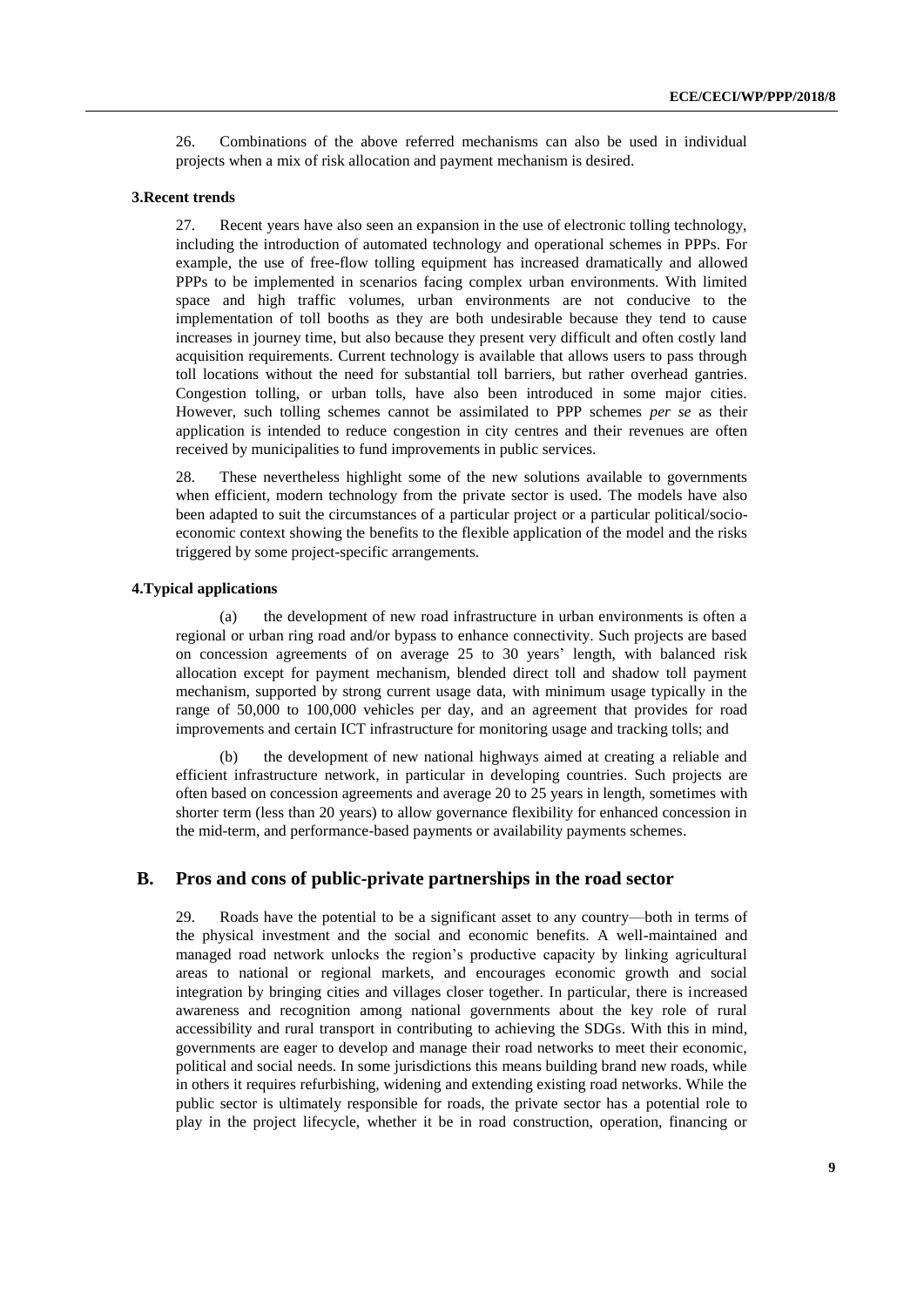maintenance. Partnerships between the public and private sector in roads are by no means a new phenomenon and, if done correctly in the appropriate circumstances, can improve project quality and increase efficiencies. Such partnerships may also provide an opportunity to the governments to strengthen their institutional capacity while working with the project preparation agencies and international financing organizations by using their experiences for creation of more effective projects based on people-first principles consistent with the SDGs.

30. Private sector participation can also alleviate some of the challenges of road projects. Roads are amongst the most complex and socially sensitive infrastructure initiatives that governments can undertake for their citizens. They require sophisticated technical resources, extensive permitting, consistent and efficient operations and maintenance, and usually have huge environmental, social and financial impacts. An experienced, a well-qualified private partner can help overcome all of these challenges and is one of the reasons PPPs can be attractive to governments.

31. There is wide acceptance that the role of PPP is to complement rather than replace conventional public-sector procurement. Conventional procurement should be preferred, among other cases, if the quality of the infrastructure can be clearly specified, there are sufficient budgets, the technological requirements are low, and/or there are robust public sector operational and maintenance capabilities. In contrast, PPP is better if the quality of the service is struggling, maintenance has been deferred and/or long-term care has been neglected, new or innovative technological solutions are needed, or the quality of the infrastructure or service is paramount.

#### **Advantages**

32. The advantages of a PPP programme in the roads transportation sector is the availability of well-developed sets of documentation for road PPP projects planning and deployment both in developed and developing countries, as well as a large platform of experienced entities playing key roles in roads infrastructure projects. This makes road PPPs very replicable as a number of successful projects have been undertaken.

33. Government, while selecting the most appropriate models to achieve people-first objectives and meet the SDGs, should consider the following advantages connected with PPP models in roads:

- Private sector financing and roads projects can bring private sector expertise and skills to bear on the operations of public roads. This can allow for a significant increase in user efficiency due to shortened travel times and improved economic interconnectedness, and in turn can improve the government's ability to pay for such endeavours. This circle of benefits is a win-win for government, users, and the private sector operator;
- The private sector is encouraged to not only act as supplier or service provider, but to take on project specific risks and operational efficiency which allows public administrators to concentrate on planning, policy and regulation, and impact and outcomes of their efforts; this can also serve as a catalyst for public-sector reform in transparency and accountability in procurement to improve operational oversight and governance capacity;
- Leverage private funds to achieve more in the roads sector and move governments toward reaching the SDGs in transport more quickly and/or effectively;
- Improve level of public service, especially for projects requiring road user charges (tolls or other);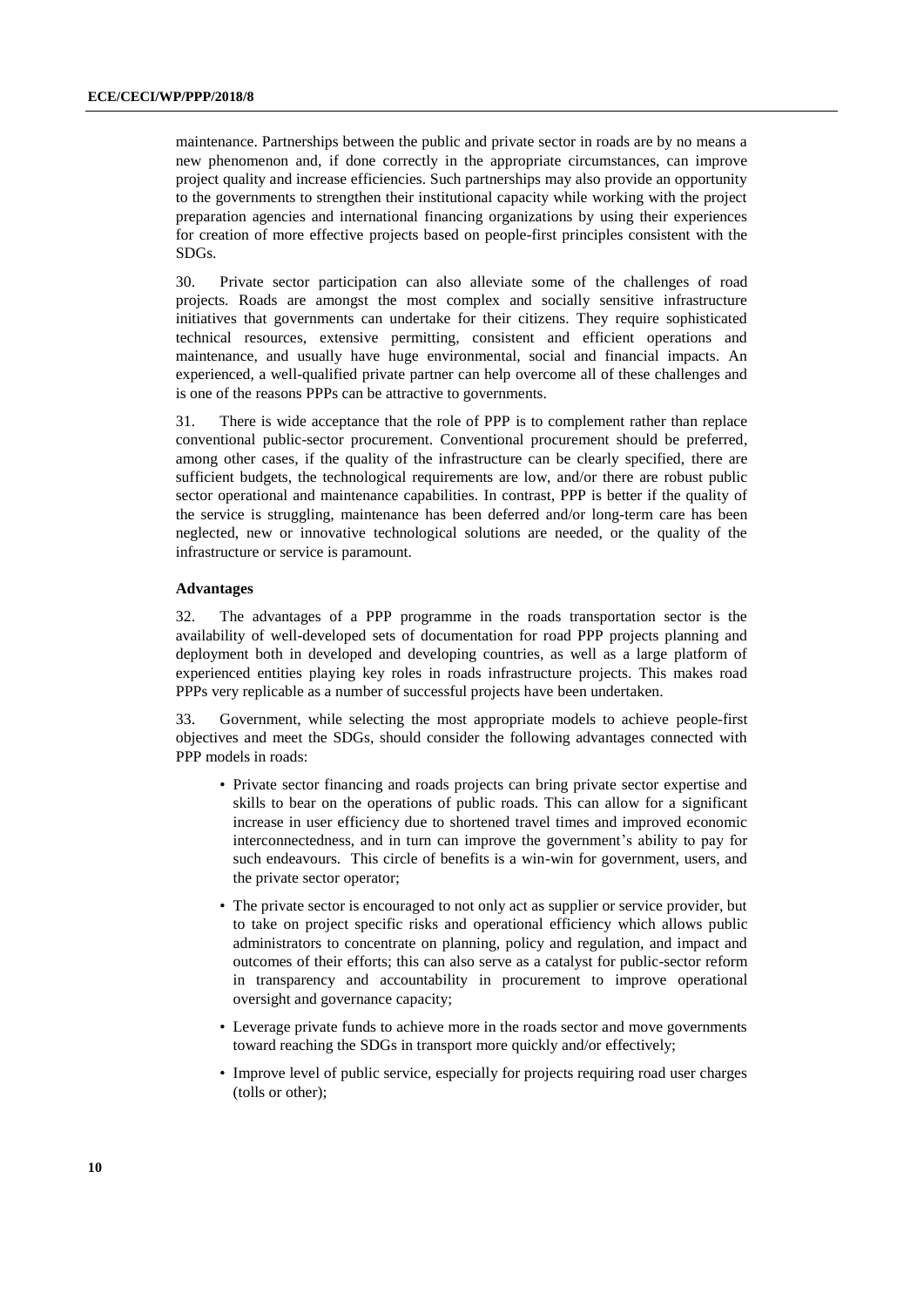- Transfer of, often international, modern road and transport technology to domestic public and private sectors thereby improving domestic capacity, know-how, and expertise;
- PPPs tend to have more rigorous project evaluation and selection processes and therefore can assist governments in avoiding the political "white elephant" transport projects and improve the efficient use of public funds;
- PPPs are generally built in a shorter amount of time than if the project was built as a public investment. Use of private funds and the agility of private sector in decision making in a challenging task like building a road, enables the investment phase to progress faster;
- Encourage the private sector to focus on the efficient use of resources and materials over the project lifecycle; and
- An increase in road projects and interconnectivity contributes not only to overall poverty reduction but improves access to/from economic centres, access social services (health, education facilities), and gender development and equality, among other social benefits.

#### **Disadvantages**

34. In general, PPPs are complex structures and complexity normally means higher costs. The public should therefore commit to maintain the costs of the PPP project, in particular during the project initiation process, and balance this against the other immediate needs of the public budget, for example highway maintenance and traditional public procurement and investment in transport. Some other disadvantages to a road PPP arise from:

- The tendency for governments to employ the model too quickly using inadequate preparation and/or inappropriately selecting the type of PPP structure;
- Lack of proper market analysis and financial modelling, such as overly optimistic or inflated user data which in turn inflates revenues, often causing road PPP projects to fail, or, expose the private (and eventually the public) partner to significant obligations to make up the shortfall;
- Difficulty in forecasting all the possible operational challenges that may emerge during the life of the project which often results in unbalanced consequences and additional unforeseen costs. While this may be reduced through renegotiation, which is becoming a more common feature in failing Road PPPs, in those circumstances the private party can also bargain overly favourable contract terms that would not have been obtained under competitive conditions;
- In case of brownfield road projects, it is hard to ask a concessionaire to take risks relating to work done by the original contractor. In such cases governments should reduce the risks for private partners, for example, by providing capital grants or financing guarantees in toll projects, and/or reducing demand risk by using shadow tolls or guaranteeing part of the revenue through minimum traffic assurances;
- Challenging to build in the evolution of toll collection technology, *e.g.*, recently toll booths have given way to toll plazas and free flow systems where there is no plaza or physical barrier;
- Difficulty in building in prospective changes in law, in particular with safety requirements, which may require new capital expenditures many years into the life of the road;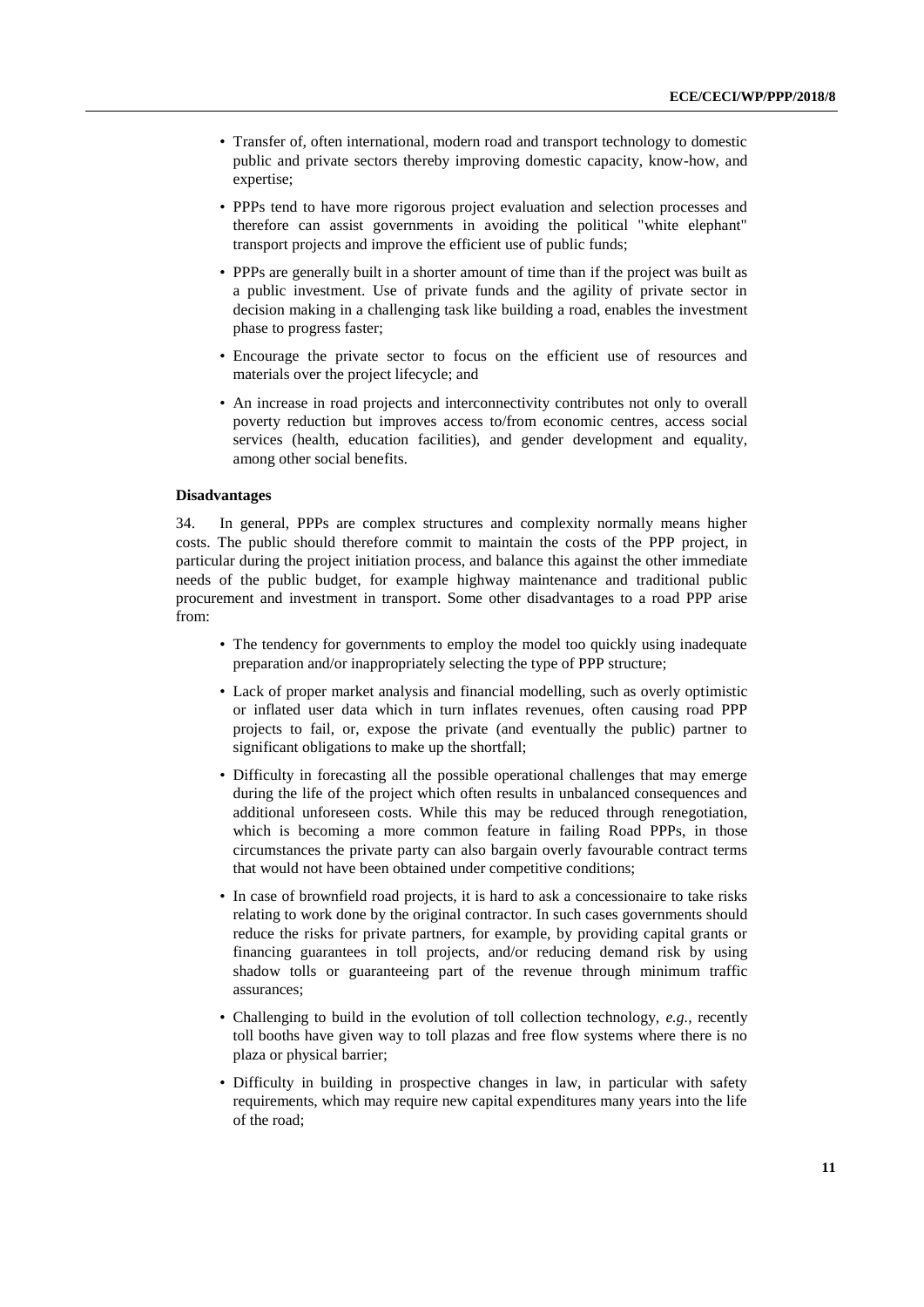- For some types of infrastructure, such as local or urban roads, the physical difficulties of excluding users who do not pay, or the high transaction costs of implementing direct user charges, make it difficult to achieve a competitive market yet provide equitable and open access and use to all sectors of society;
- Where there are substantial externalities (such as road congestion and air pollution effects) that cannot easily be addressed by market-based instruments, there is greater likelihood that the government will have to intervene;
- Many countries are uncomfortable with fully private owned or free-market operation of transport infrastructure or there is a public perception that transport infrastructure is an inherent part of the public patrimony and should be run for the public good and contain little to no aspects of commercial gain; and
- Finally, some highway infrastructure is so intertwined with spatial planning that governments are not willing to leave it entirely to the private sector.

### <span id="page-11-0"></span>**C. Key lessons**

35. Road PPPs have usually allowed the public sector to complete road projects earlier than with conventional project delivery methods. Some governments have reported that PPPs produce better price and schedule certainty during design and construction; and early commissioning is more likely as a private partner is incentivized to commission a project as quickly as possible to commence revenue service from tolls or government payments. Another factor is that the public sector's capacity to appropriate budgetary funds lags behind the private sector's ability to access capital in the financial markets, particularly for large-scale projects. While these alone do not justify a PPP approach, they are nevertheless aspects of PPPs that public agencies can use to their advantage.

36. In the alternative, most road PPP failures can be attributed to inadequate or nonexistent feasibility studies, including unrealistic traffic forecasts and undefined public contribution of funds. Other common reasons include poor legal framework and enforcement, weak institutional capacity, absence of a PPP strategy, unrealistic revenue estimations, lack of thorough financial and economic analysis, inappropriate sharing of risks, lack of competitive procurement, and public resistance or willingness to pay.

37. Some of the key lessons learned from road PPPs from some countries are summarized below:<sup>8</sup>

#### **1.Preserving the public's interest while attracting private participation**

38. These may be conflicting objectives but balancing the public's interest and a private sector partner's interest can be challenging. The two interests for PPP road projects, essentially requires that the government and its people receive a reasonable price and obtain a marginal increase in value or benefit (e.g. services); while the private partner requires reasonable risk and reward profiles and manageable transaction costs.

39. Public sector project and business case analysis methods therefore are important to help identify drivers of life-cycle value as well as appropriate risk-allocation strategies. Emphasis on project outputs also enables public decisionmakers to pinpoint customer needs and target Key Performance Indices to satisfy those requirements. Competitive procurement processes are also critical, and governments should (a) employ phased approaches to filter

<sup>8</sup> More details are contained in the World Bank Group, PPP Legal Resource Center. https://ppp.worldbank.org/public-private-partnership/lessons-learned#Transport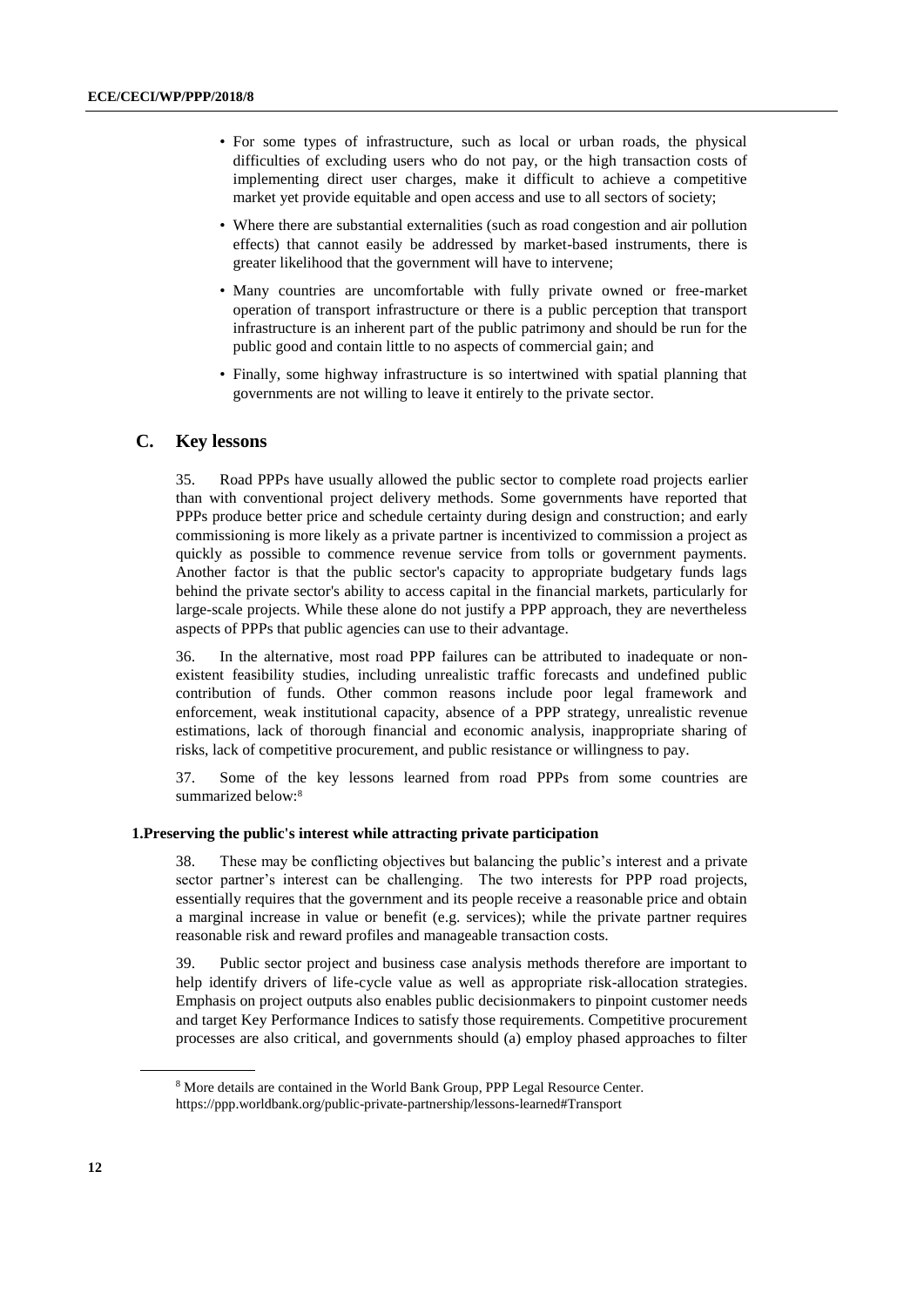potential respondents down to a select few and/or (b) fix project requirements and bid parameters to improve transparency and accountability while driving down transaction costs. The public sector's recognition that latent financial gains are possible in these sorts of arrangements also precludes excessive private sector profits and promotes public confidence in government. Measures such as these similarly prompt the private sector to focus its strengths on finding creative and effective solutions for complex projects.

### **2.Viewing road public-private partnerships as enterprises**

40. Road PPPs should be seen as enterprises that require a careful combination of technical, legal, and commercial conditions. This is fundamentally different from the typical public-sector project delivery that prescribes the input specifications for a constructed facility. Instead, the public sector is granting the private sector the right to initiate and operate a road enterprise within the bounds of a contract. Accordingly, a careful balance must be struck between the project's business and engineering provisions so that the private partner can succeed while also satisfying the public sector's policy objectives and the SDGs.

#### **3.Building and continuously improving public sector institutional capacity**

41. The importance of building and improving institutional capacity for an effective PPP programme in roads needs no emphasis. Countries have experienced that as their PPP programmes have matured and their staff capacity has increased, they are able to rely less heavily on external consultants. The need for complementary specialized expertise in areas such as legal and financial matters may not cease; however, the institutional infrastructure required to conceptualize, procure, deliver, and manage PPP arrangements as they themselves continue to evolve is significant. Failure to recognize this could leave a public agency overmatched by its private partner.

### <span id="page-12-0"></span>**D. Key risks areas**

42. PPPs allow public and private partners to share risks and the management of these is best done in a balanced way. However, the challenge of the SDGs requires projects to be done in countries where the risks are very high and, all things being equal, the private sector will be reluctant to invest. Here governments at all levels should encourage companies to take longer term perspectives, adopt new models of partnership and a derisking PPP model and strategy that improves the country's enabling environment. Intergovernmental organizations should help to insure good projects to enable companies to invest in low and middle-income countries.

43. The key risk areas and the relation to road PPPs emerge from the discussions in the earlier sections. They are summarized in section 5 of the technical document that accompanies this standard and which provided empirical evidence to formulate the recommendations in this document.<sup>9</sup>

## <span id="page-12-1"></span>**E. Public-private partnerships meeting people-first objectives**

44. Firstly, a road PfPPPs should be a project that is roughly synonymous with the purposes of the SDGs and would have the following characteristics:

<sup>9</sup> Technical Document accompanying the ECE Standard on Public-Private Partnerships in Roads ECE/CECI/WP/PPP/2018/INF.1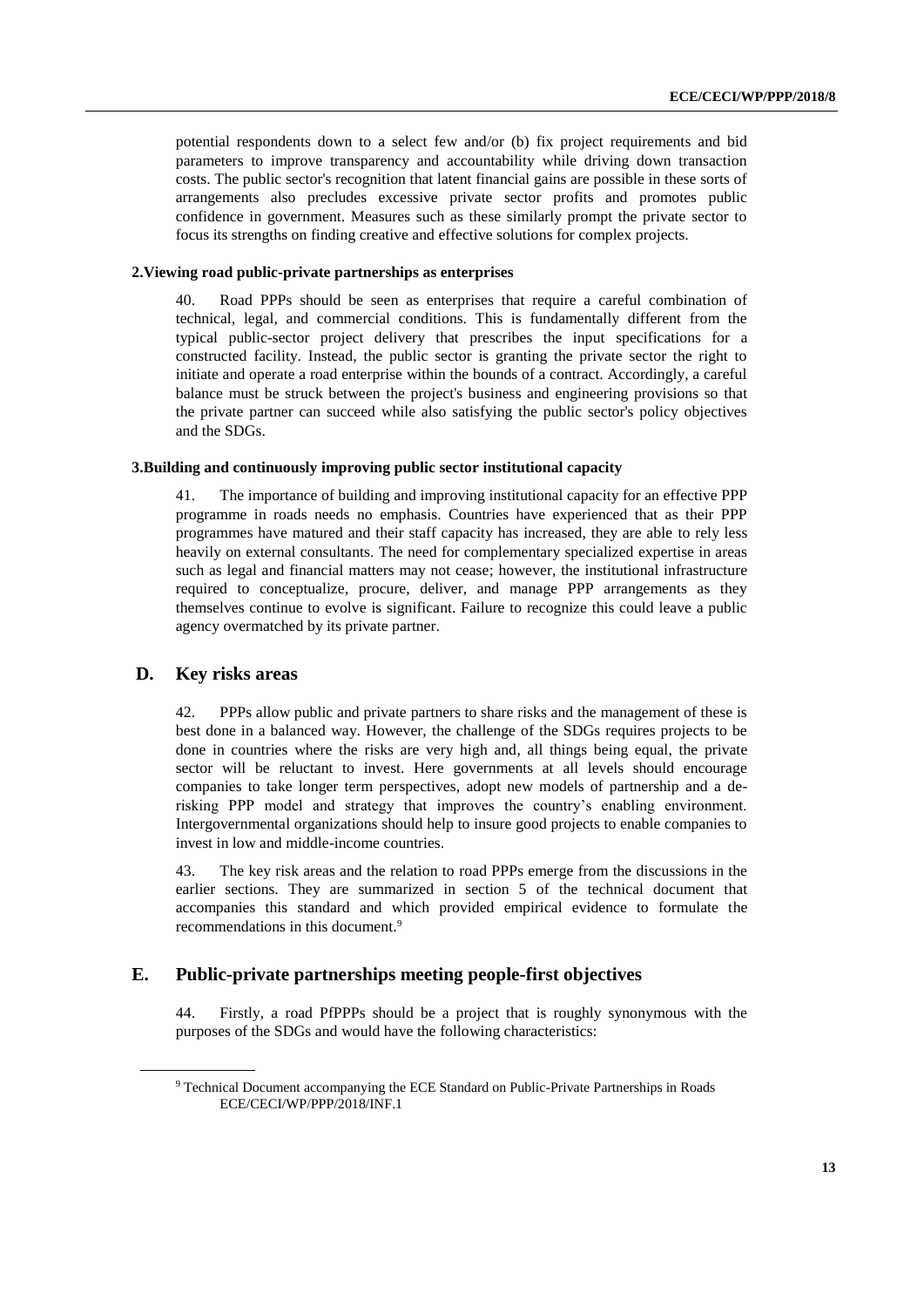- **Availability**: a road PPP should increase access of essential services –water and sanitation, energy etc.– to people, especially the socially and economically vulnerable;
- **Replicability**: a road PPP model should be capable of replication and being scaled up to achieve the transformational impact required by the SDGs;
- **Equity**: a road PPP should promote social justice and make essential services more equitably distributed to all;
- **Efficiency**: a road PPP should improve the productivity of existing assets and deliver savings, for example, in transport operations or costs;
- **Sustainability**: a holistic approach in road PPP should cut CO<sub>2</sub> emissions, foster green growth and be designed and built to be resilient to climate change impacts recognizing the need to address the interlinked nature of the SDGs and their role through a full life cycle impact on climate resilience, and mitigate and adapt to increasing climate change risks and environmental impacts; and
- **Effectiveness**: a road PPP should work and deliver defined objectives.

45. Based on the foregoing, the recommended PPP model for SDG driven and Peoplefirst road development in new road infrastructure (greenfield projects) is a DBFOM model that links major urban centres to suburban and rural areas. Projects such as these enhance overall economic activity by increasing access to goods and services, but also improve employment opportunities, and from a project development viewpoint allow the government to bundle viable roads (in terms of revenue) with those that are less viable but increase the overall access to opportunities and the mobility of the poor and underserved. DBFOM also allows costs to be spread over the long term and incorporate important elements such as whole life costing which focuses on long term viability and maximizing the transformational benefit of the project for the people, promotes the efficient use of public funds, and improves the quality of public road infrastructure.

46. The recommended model for PPP development/redevelopment of existing road infrastructure (brownfield projects) is also a DBFOM model that improves road conditions, capacity, and/or availability and connectivity. Brownfield projects, however, present a number of challenges that greenfield projects do not. For example, a brownfield project may need to continue or discontinue employment of existing employees, in particular treatment of their wages, benefits, pensions, and working conditions requirements and collective bargaining rights; lack existing or accurate as-built information that can increase the likelihood of environmental or civil engineering work or rework; and present inefficiencies and/or unknown risks arising from the handover from existing operators or contractors to the new operator.

47. In both greenfield and brownfield projects, the lack of financial viability through direct tolls is always a major concern, thus shadow tolls and/or availability payments need to be judiciously considered. This is true in particular for rural roads.

## **V. Delivering the model**

<span id="page-13-0"></span>48. The recommendations in the following section represent a concise statement of key issues that should be considered when determining how to implement a road project using a PPP and attracting investment in road infrastructure.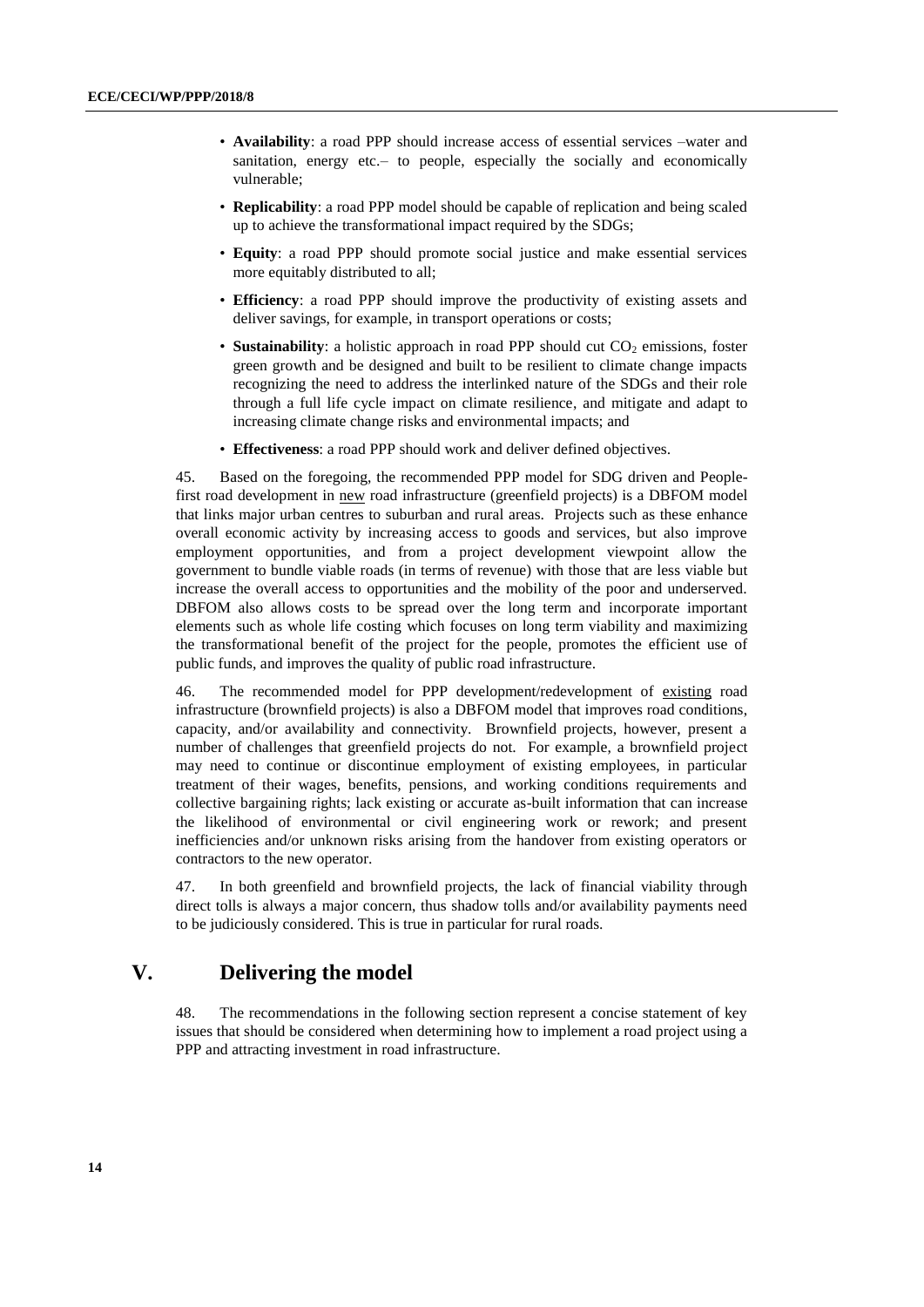### <span id="page-14-0"></span>**A. Project selection issues**

#### **1.Develop a clear planning context**

49. The project should be a part of a comprehensive, scaled-up transformative road sector development plan that ideally helps deliver the SDGs by 2030. Before starting a road PPP project, governments should develop traffic forecasts to fully assess current and future supply and demand for roads infrastructure and systems in the project demographic area, taking into account possible competition from other modes of transport. Based on these considerations, the traffic/demand risk, especially in the early stages of the project, is a critical risk to be addressed and even conservatively forecast.

#### **2.Project identification and prioritization based on value for people**

50. Each road project should be costed in outline terms prior to its commencement of procurement and should only proceed if and when it is fiscally and financially affordable and represents the best VfM and best VfP of the realistically deliverable options. This means prioritization plans for road planning must take into consideration the costs and time necessary to deploy the relevant road PPP projects, the availability of government fiscal capacity and/or financial support, and the short and long-term development objectives and desired outcomes and impacts duly aligned with the SDGs.

#### **3.Prepare an evidence-based delivery plan**

51. In preparing for PPPs in roads, governments should develop a plan for delivering the PPP (PPP delivery plan) and take special note of:

- (i) Prior to procurement:
	- planning the use of public procurement system incorporating competitive, fair and transparent procedures to support the promotion of PfPPPs to not only optimize VfM but also VfP;
	- identifying if local procurement laws allow for negotiations with selected or shortlisted bidders, or if they provide limited or no room for quality evaluation in the award of the PPP concession. This is to carry out a thorough analysis of technical and project's specific requirements that bidders may be able/willing to satisfy;
	- identifying and developing appropriate policy and legislative framework to support a road PPP, for example, the lack of laws that address "material adverse government action" issues and provisions in the road PPP contract;
	- preparing standard documentation, guidance, and ministry level and supervisory approval processes for road PPPs, including requiring feasibility assessments, business case analysis, thorough risk assessment and transfer assumptions, and Value for Money and Value for People analysis;
	- in case of non-viable projects based on direct tolls, but those having a strong economic justification such as urban rural road linkages and rural roads, the government budget or its ability to raise financing for shadow tolls and availability payments needs to be firmly established;
	- assessing market demand and capacity so the public sector's expectations with respect to the PPP are reflective of market realities; and
	- ensuring land acquisition and right of way availability and that the concessionaire will have control over the road before commencement, to avoid potential delays;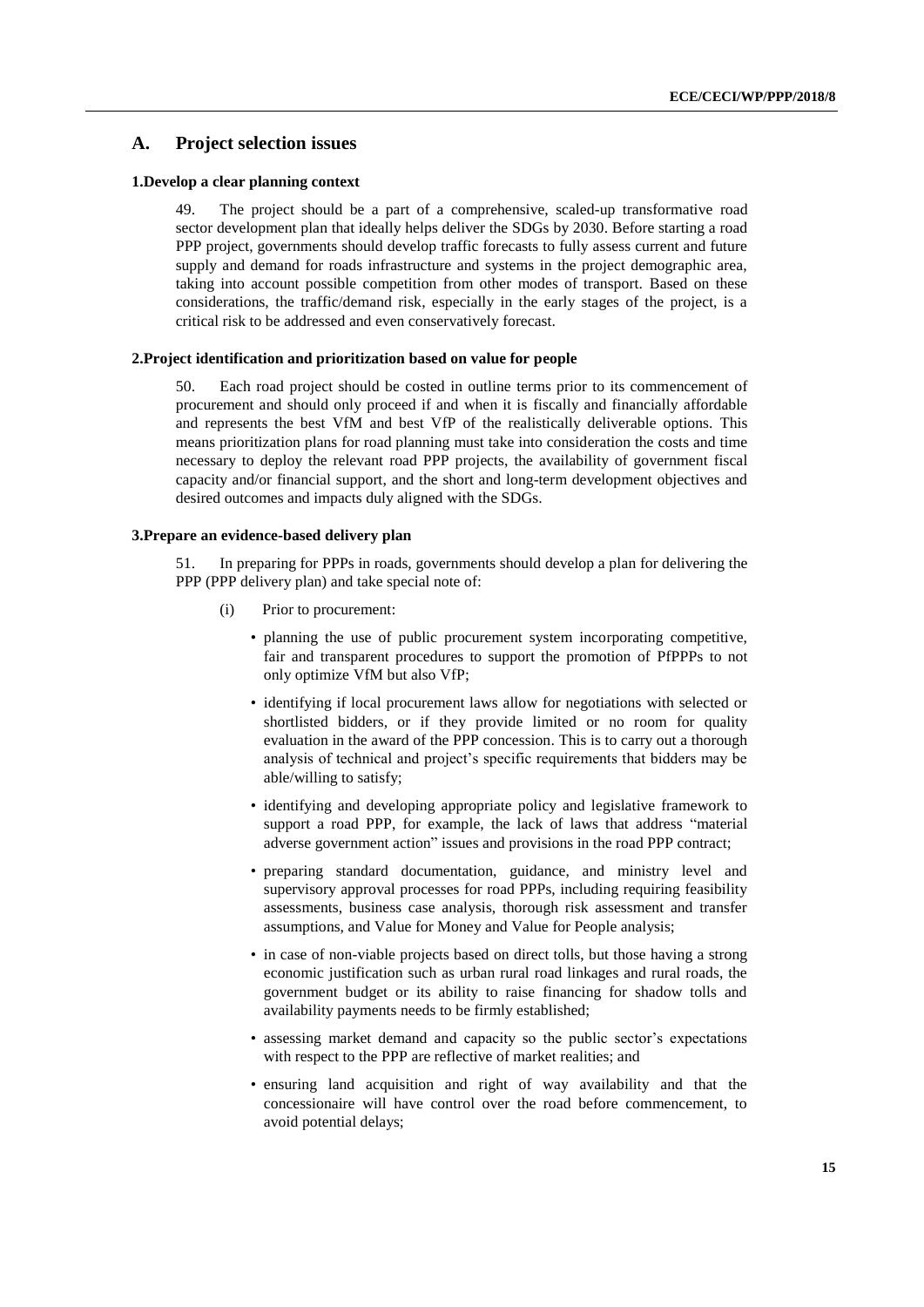- (ii) During procurement:
	- ensuring projects remain affordable, structured to deliver Value for Money and Value for People, and consistent with the overall programme, policy and development strategy; and
	- ensuring the procurement process is fair and transparent and takes a zerotolerance approach to corruption.
- (iii) During construction:
	- building in contract incentives that ensure projects are delivered on time, to the specified standards, within budget, and continue to meet their stated objectives; and
	- design contracts to ensure the delivery maintains the negotiated allocation of risks between the parties; for example, excluding governmental approvals, permits, and the risk of changes arising from those processes from 'applicable law', changes which are often treated separately as compensable changes in law.
- (iv) Before and during commissioning of the road
	- ensuring that the staffing plan for the new road infrastructure is achieved; that the transition to the operational phase runs efficiently; and that any changes that are necessary are implemented in line with the project business case.
- (v) During the operational phase:
	- ensuring that projects can be managed transparently and efficiently by the public partners (and project performance can be accurately verified and audited); and
	- creating systems that oversee and monitor major investments, development/redevelopment, and maintenance work, and any changes in the project, including that they represent the best Value for People.

#### **4.Stakeholder engagement**

52. In the event of user pay road PPPs (where road users pay tolls), experience has shown that popular resistance to tolling, if not addressed, can have a negative effect on revenues. If negative perceptions persist, the result can be the project failing entirely or simply falling short of demand estimates, and thus the project having to rely on public sector support or the project restructured. Also, some other topics like environmental or social issues are very important. Therefore, informing the citizens about the consequences of the project and providing the active participation of all shareholders in the preparation phase is of great importance. This is needed for PfPPPs as well as decreasing the costs during the procurement phase.

## <span id="page-15-0"></span>**B. Financing issues**

#### **1. Ensure the project (or programme) will enable competitive project financing**

53. In planning the PPP, governments should carry out a formal assessment of potential sources of finance including local and international commercial debt, international financial institutions (including development finance institutions and export credit agencies), government debt and the local and international capital markets. Enabling innovative financing mechanisms is key to achieve the SDGs and impact investing is a form of financing that has the potential to be a significant contribution to the financing of PfPPPs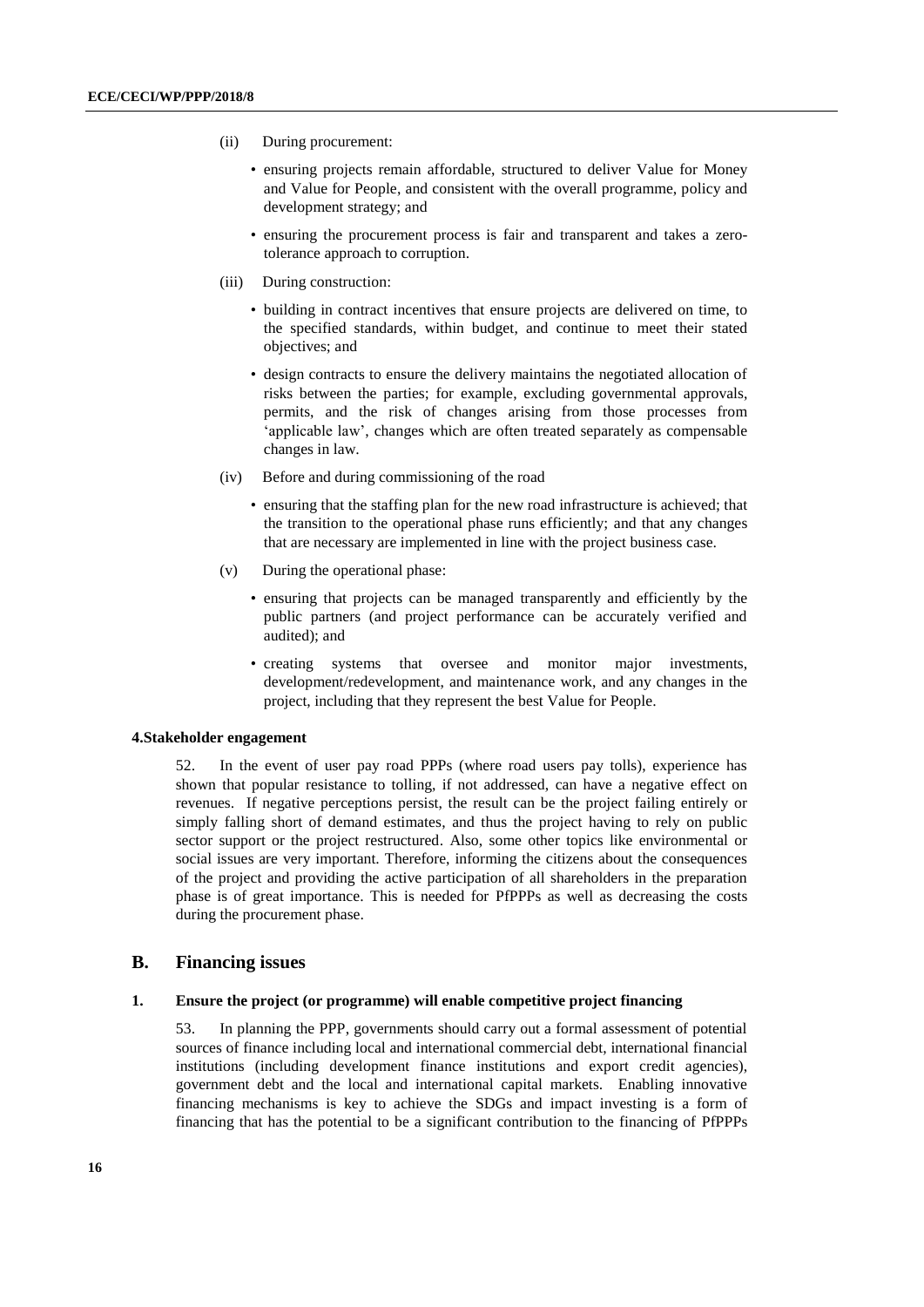for the SDGs. The assessment includes the capacity and sophistication of local contractors, the ability of local banks to lend money for road PPP projects, the capacity and quality of the insurance market, and the robustness of the contract structure and legal framework underpinning it.

54. Road PPPs typically require the involvement and support of international financial institutions. Usually, revenues in local currency should be converted into hard currencies under the PPP contract. PPP contracts may include a portion of revenues which are not linked to exchange rate movements against hard currencies: this sort of arrangement is also of course subject to the willingness of the private investors (in particular international investors) to receive their returns partially in the local currency. This however depends on the creditworthiness of the country, its track record of PPP projects and matureness of the local financial market, and thereby, the willingness of local banks to provide long-term limited-recourse finance to PPP projects.

55. Also, lenders financing a road PPP project on a limited recourse basis typically require security interests over all the rights and interests of the project company. This comprises land for the project site, physical assets and equipment, contractual rights and receivables, bank accounts, insurances and the shares in the project company. In certain jurisdictions the law relating to the granting of security may be underdeveloped or may not allow for assets such as land to be secured in favour of foreign lenders. Contracting authorities should consider whether, in developing a road PPP programme, specific legislation or exemptions could be passed to enable PPP project lenders to benefit from the protections and enforcement remedies that lenders customarily enjoy.

56. PPPs in the road sector are also much like any other major PPP infrastructure project, e.g. lenders will want step-in rights, compensation-on-termination, clear compensation events for both private parties and lenders, and often guarantees for certain categories of risk (revenues or political risks such as nationalization).

57. Particular to road PPPs, however, is collateral. Lenders may also require "real" security in the event of termination. This security is often over the project land and/or assets which has a re-sale market value. The PPP contract should include appropriate provisions to allow the government to re-bid the project (to restructure the project while maintaining the security of the lenders) but may also require a change in law to allow foreign entities to hold real property assets in the country.

58. Also, PPP contracts should make very clear whether the so called "tax gross-up" clause would apply to any termination payment by the contracting authority, so that the private party is able to repay the full amount to lenders net of any applicable tax.

### **2. Develop a standardized 'shadow' cost model against which to compare value**

59. Government should develop a robust and locally relevant system of capital and operating cost benchmarks specific to roads. This system should be used to establish transparent evidence that the road PPP represents the best possible Value for Money as compared to alternative means of achieving the project or transport objectives – particularly the direct delivery of the same road project by the public sector.

#### **3. Offer robust payment security that guarantees debt repayment**

60. A road PPP represents a long term public sector commitment. A framework should be established to manage government commitments arising from such a road PPP, including fiscal commitments such as ongoing subsidies and payments, and contingent liabilities and guarantees. Governments should maximise Value for Money by offering bidders and investors formal instruments that provide certainty that payments will be made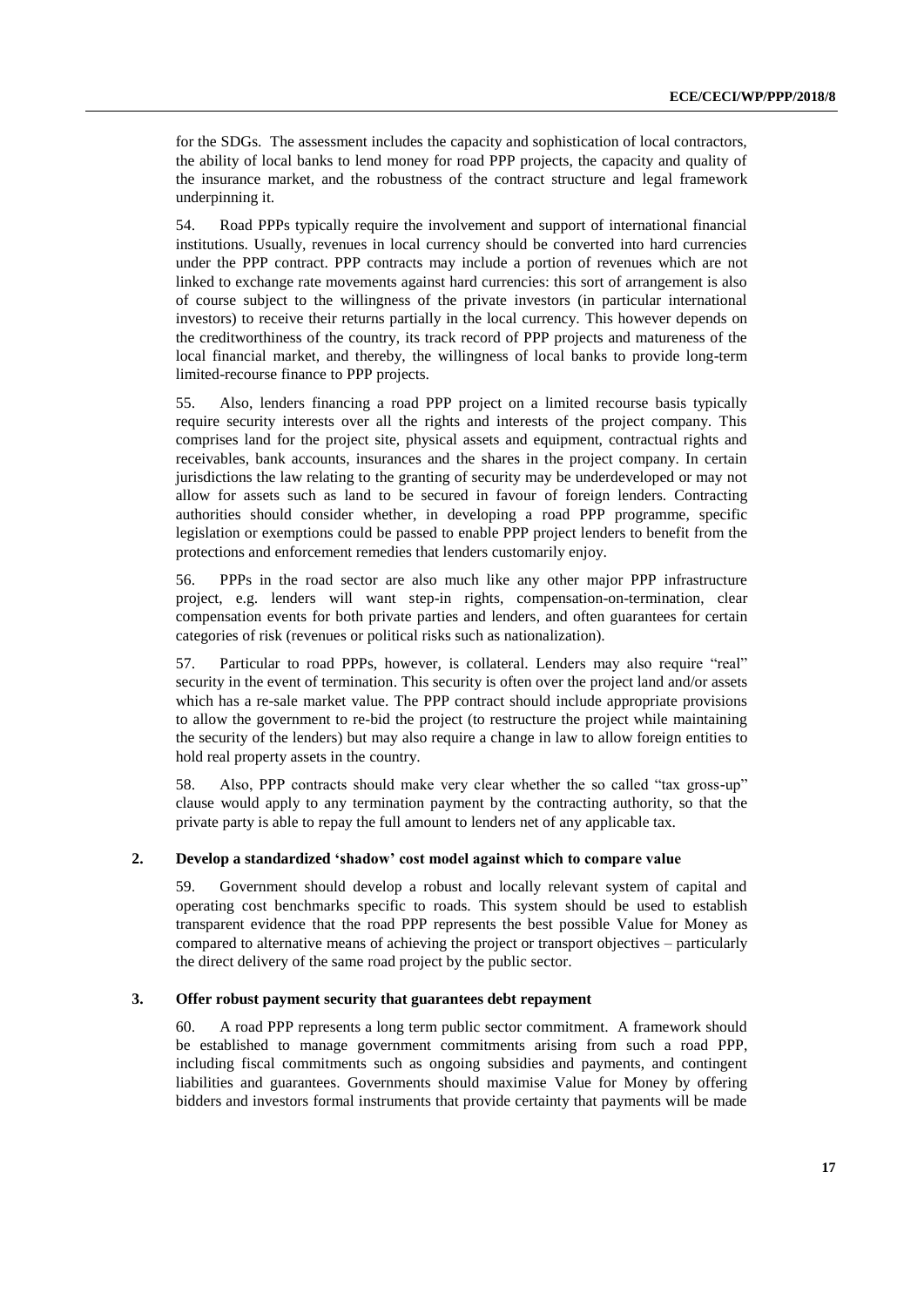and/or that certain risks will not be passed to the private parties (such as the risk of change of laws, costs for land acquisition, etc.), as this should reduce the cost of finance.

61. Toll road mechanisms may prove to lower the government financial commitment to the extent they are based on robust traffic estimates certified by recognized international entities.

### **4. Plan for financial shifts**

62. PPP projects in the road sectors often show results during the project performance different from initial estimates, sometimes showing better performance, sometimes worse. It may be worth including provisions to the effect that contracting authorities have the right to either make a lump-sum payment or continue to pay the senior debt as scheduled or modify payment structures accordingly.

#### <span id="page-17-0"></span>**C. Legal issues**

#### **1.Road public-private partnerships regulatory framework**

The legislative and regulatory framework for a road PPP should be consistent with the SDGs and the government's domestic transport and environmental policy, including economic and fiscal policy, and other relevant policies such as urban planning and land use controls. If needed, the Government should strengthen their legal frameworks for people first PPPs as an enabler in order to mobilise private investment required to achieve the SDGs, mindful at the same time to protect citizens' 'rights in infrastructure projects critical to people's lives.

#### **2.Promote transparency and zero tolerance to corruption**

64. Governments should ensure transparency and accountability as all times during project preparation, procurement and implementation because successful and sustainable People first projects require substantial transparency and accountability at all stages of the PPP project implementation.

65. Governments should develop standard definitions of corrupt practices in public procurement and management, and ensure they are applied to road PPPs. To this end, the ECE's standard on a Zero Tolerance to Corruption in PPP Procurement should be incorporated into the governmental practices.

66. Tenderers for each project should be required to confirm their willingness to comply with these anti-corruption policies and should be eliminated from a tender if they are unable to do so, or if there is evidence that they have exhibited corrupt practice. Acceptance of this principle should be a pass/fail tender requirement.

## <span id="page-17-1"></span>**D. Feasibility of road public-private partnerships for low and middleincome countries**

67. Faced with an increasing investment gap and a requirement for funds, many public authorities in low and middle-income countries do not have the luxury to choose between public and private funds options for the development of their infrastructure. In such circumstances, private finance may allow economically justified projects to be implemented which would otherwise have been delayed or cancelled through lack of funds.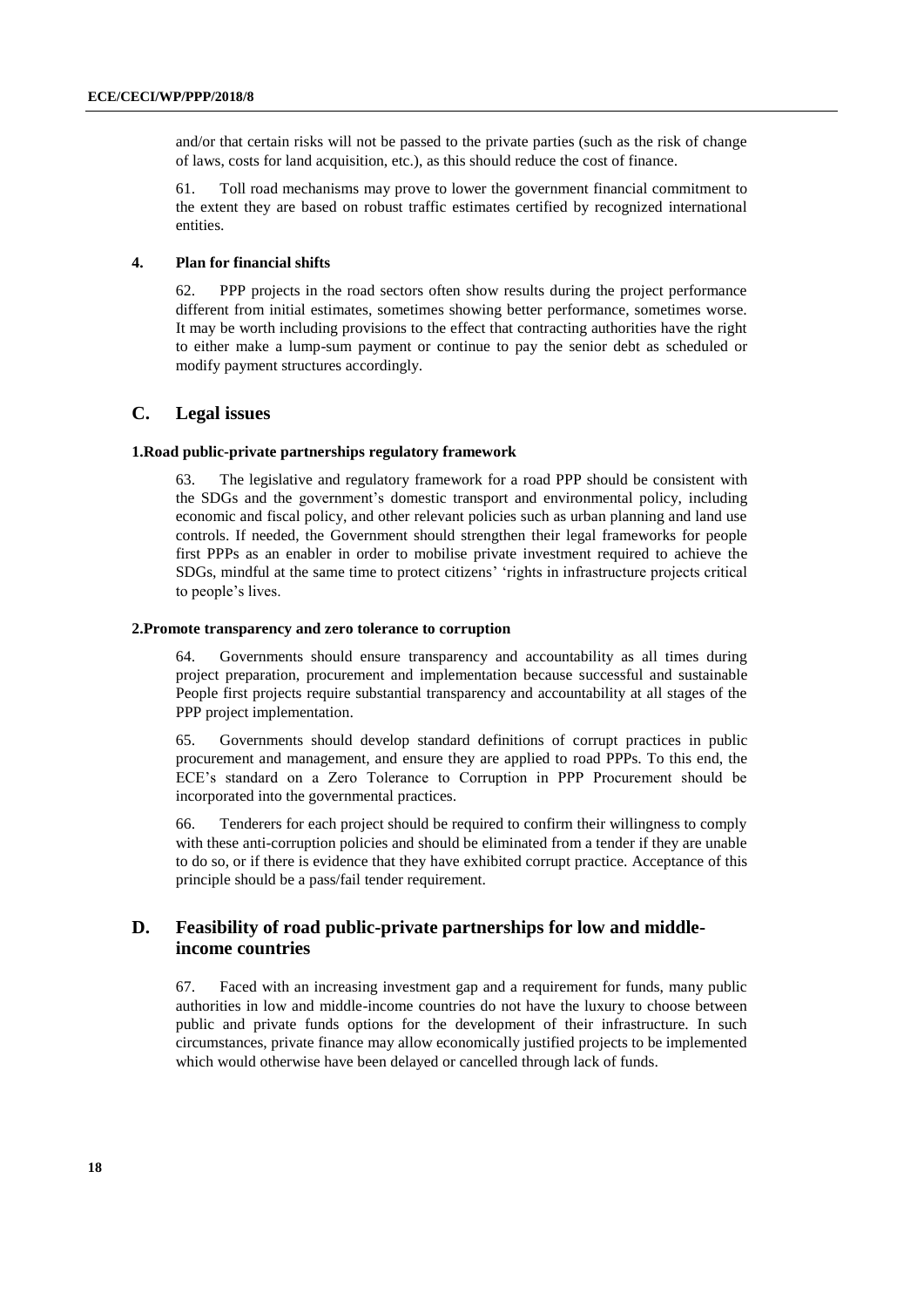68. PPP road projects in emerging markets prove to be more effective where governments considered making capital payments, which can help the authority realize better Value for Money and can demonstrate the relevant public commitment to the project.

69. Typically, road PPP projects in these jurisdictions are rarely promoted and financed solely by domestic parties and it is necessary, or at least strategically important, to seek the participation of international players. Accordingly, an appropriate mechanism addressing currency exposure (availability, convertibility and transferability) may need to be developed in the case of PPP projects where revenues (under both "government pay" and "user pay" models) are denominated in local currency. For example, the exchange rate which is used to calculate the user fees could be set at the beginning of a year (e.g. 2) January). This rate could be valid for the whole year to protect the users against fluctuations in the exchange rate throughout the year. But it should be noted that despite this mitigation mechanism, the risk which is directed to end users may reduce the traffic levels and trigger the demand guarantee and eventually end up as the governments' responsibility. It would be beneficial to include a discussion on this issue and the mechanisms that need to be put in place to ensure that international investors and lenders are assured the contracted net return, and are protected against adverse currency movements.

70. Low and middle-income countries should also consider whether specific legislation or exemption could be passed to enable road PPP project lenders to benefit from the protections usually available in more mature markets, particularly as to the ability to effectively enforce security interests over all the right and interests of the project company. Perceived inadequacies in the security afforded in low and middle-income countries increases the pricing of debt, and in some cases, may require direct contractual commitments to compensate the lenders for any shortcomings in their expected remedies. However, inconsistent laws and regulations can be worse than limited or no laws, where regulation by contract can operate at least initially.

71. In addition, in order to provide incentives for investment in emerging markets, where the tax regime may be perceived as unpredictable or burdensome, it may be necessary for the government to provide certain tax incentives to promote an attractive basis for the investment and for a stable tax regime to be established for the ongoing economic viability of a project.

72. Moreover, many countries impose strict requirements for the procurement of local goods and services. Although the promotion and development of local industry may be an admirable cause, imposing overly restrictive 'local' requirements can be prohibitive and have an adverse impact on cost as well as risk and potential delay. Requiring a private partner to assume overly burdensome local content requirements could therefore hamper the objective of achieving the efficiencies of PPP and the best VfM.

73. Incomes in developing countries also substantially reduces the surplus between acceptable and actual toll levels and may can result in the exclusion of social groups from using the road infrastructure unless protective measures are adopted. Thus, DBFOM projects structures in such countries may be best based on a blend of availability payments and/or performance-based payments, and less frequently shadow toll systems.

74. Experience has revealed certain rules of thumb that low and middle-income countries can use for initially selecting an appropriate road PPP project.

• The project must be one for which there is clearly a social and economic need, and the delivery of which is recognized as important to most political opinions. However, it is best to avoid politically sponsored schemes as they rarely meet other criteria.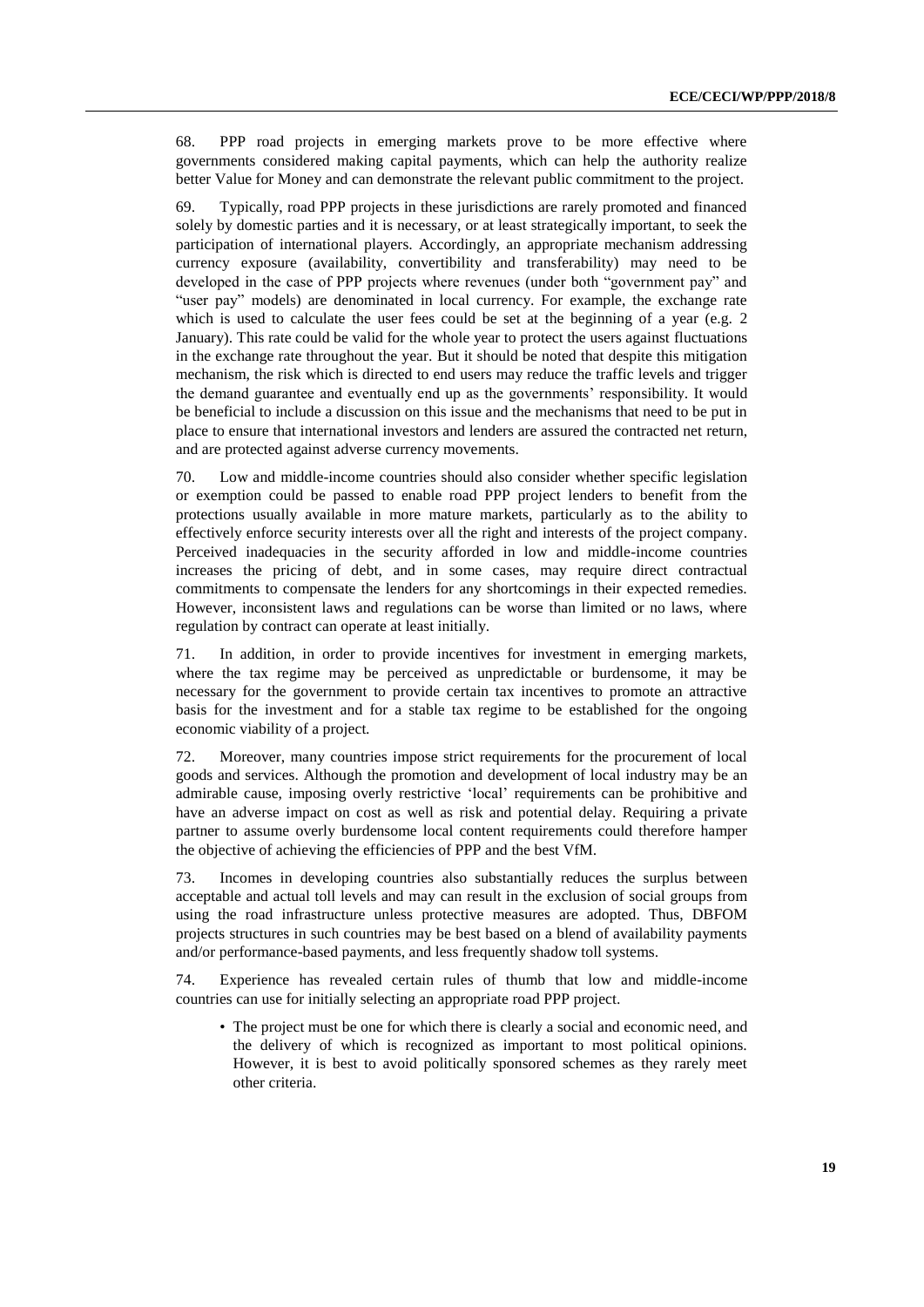- The project(s) should have only moderate risks, be reasonably well-developed (e.g. have strong economic or preliminary studies), and not have too many constraints to overcome obvious and severe socio-environmental issues or land acquisition issues, for example.
- The project should be one that involves known and tested technologies and for which there is a market place of potential suppliers with whom to enter into partnership (*i.e.*, not too complex, risky, or unproven technologically).
- The project should be one that is on the main priority list (*e.g.* the 5 or 10-year development programme of the respective road ministry).
- Financially, the best projects are those that need little or no government financial support. However, if support is needed, the project payment stream must be clearly affordable by the sponsoring Ministry or Agency (and/or supported by Ministry of Finance issued guarantees).
- The project should be of a sufficient size to interest international financiers and concession companies.
- Before tendering the whole road PPP programme in a short amount of time, using some of these projects as pilot studies and observing their progress and their compatibility with the PPP model could be time consuming but more cost effective.
- Pilot projects also would speed up the learning process and allow developing the necessary expertise inside of the public institutions with a low cost which otherwise could be a challenging task.

75. The lessons learned from the years of experience in several low-income countries for maintenance of both paved and unpaved roads under DBFOM or equivalent structures are also applicable:

- Introduction of new ways of working requires high level commitment and belief to get through the early parts of the learning curve;
- The performance-based approach works best when it is homegrown and funded from local resources;
- It can take several years for a ministry to adapt to new working practices and accept performance-criteria as a payment mechanism;
- Performance contracts require closer supervision than might be expected and ministries should not underestimate supervision requirements;
- Design responsibility should only be passed to contractors for more straightforward maintenance works. Other more substantial interventions should be specified in the tender documents to simplify bid evaluation and contract supervision;
- Local contractors have very limited pre-financing capacity so transfer of risk and financing needs for the performance-based part of the services needs to be carefully assessed to minimise the possibility of default by contractors;
- Performance contracts offer interesting opportunities for local consulting firms, joining with contractors to help plan and manage the maintenance services;
- Build in technical support to assist contractors and consultants during the early stages of implementation.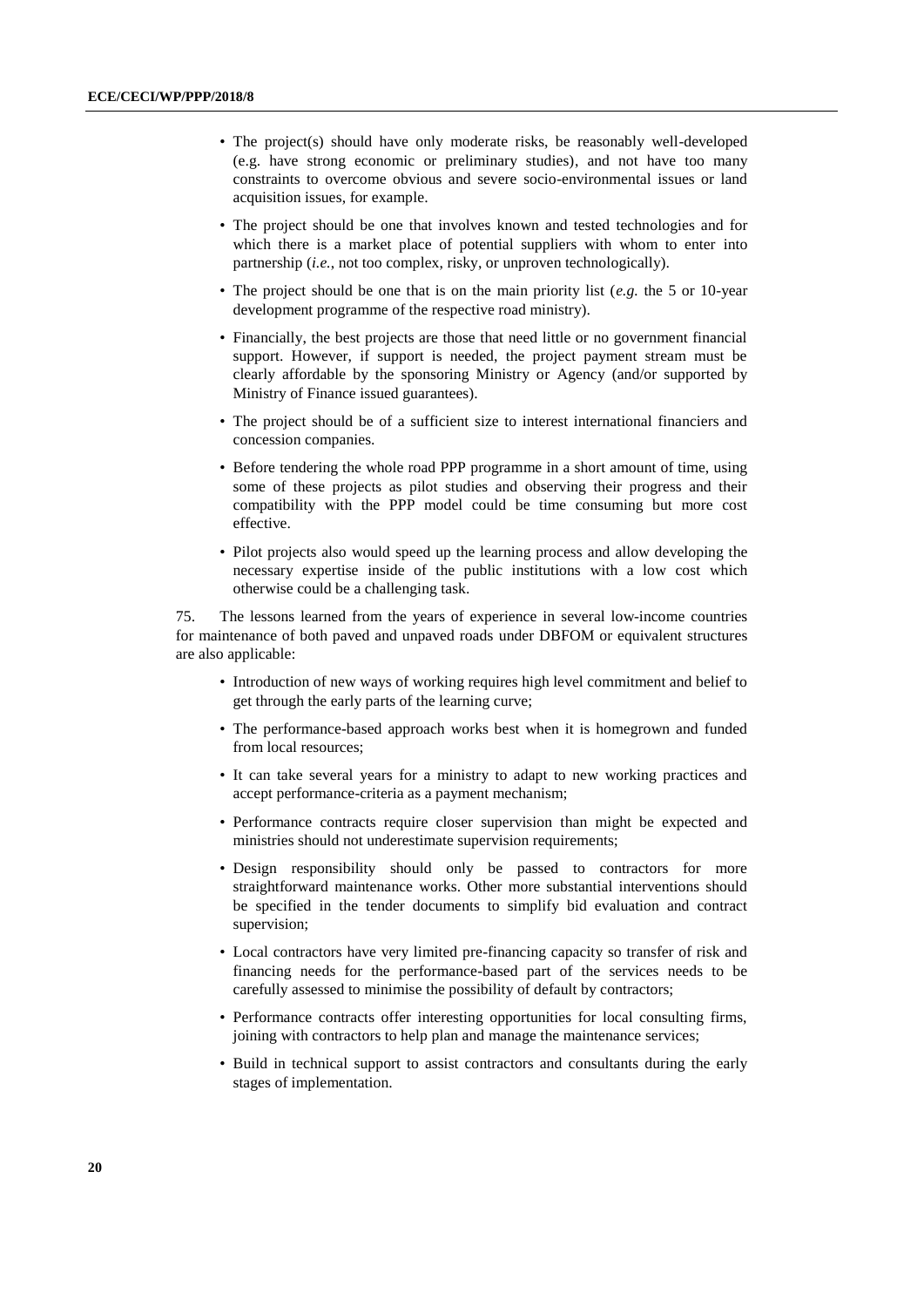## <span id="page-20-0"></span>**E. Other issues related to public-private partnerships in roads**

#### **1.Regulation**

76. In developing the legislative framework, governments may consider establishing a regulatory framework applicable to road infrastructure, with particular respect to the manner in which its maintenance and operation is remunerated. Governments may also consider establishing an independent regulator to take responsibility for monitoring safety of the road infrastructure.

#### 2.**Cost overruns**

77. A major issue in the development of new road infrastructure can be the allocation of liability for cost overruns due to the size and complexity of road schemes compared to other types of infrastructure. It will be important to provide a credible strategy for addressing this issue when assessing potential sources of finance.

#### **3.Early termination arrangements**

78. A particular issue for road infrastructure is finding suitable replacement operators with the necessary competence. Contracts should allow sufficient time before termination for satisfactory arrangements to be put in place, including preservation of key subcontracts to ensure continuity of operation.

## **VI. Indicators of compliance**

<span id="page-20-1"></span>79. The concessionaire is required to meet the standards and specifications mentioned in the contract. These are typically input-related compliance to deliver the specified outputs such as a road of a certain technical quality and length with support road infrastructure like culverts, bridges, road safety measures and signages, and environmental provisions.

PPP projects may also use performance-based criteria, such as:

- safety improvements must be created;
- riding-quality thresholds to be met;
- rut-depth values not to be exceeded;
- skid-resistance tests must be met;
- loss of road surfacing must not exceed agreed thresholds;
- services must be delivered (e.g. sign cleaning, grass cutting); and
- reductions in end to end journey times to be achieved.

80. However, the focus of measures and indicators of compliance need to be on outcomes instead of outputs in order to assess the aim of providing the road. These indicators of compliance at the PPP project level also need to be developed by the government agency so that the project performance measures are aligned with the agency goals.

81. The typical aim of a government road agency is to provide its customers "safe roads, reliable journeys, informed travellers." This aim is manifested in several agency objectives such as: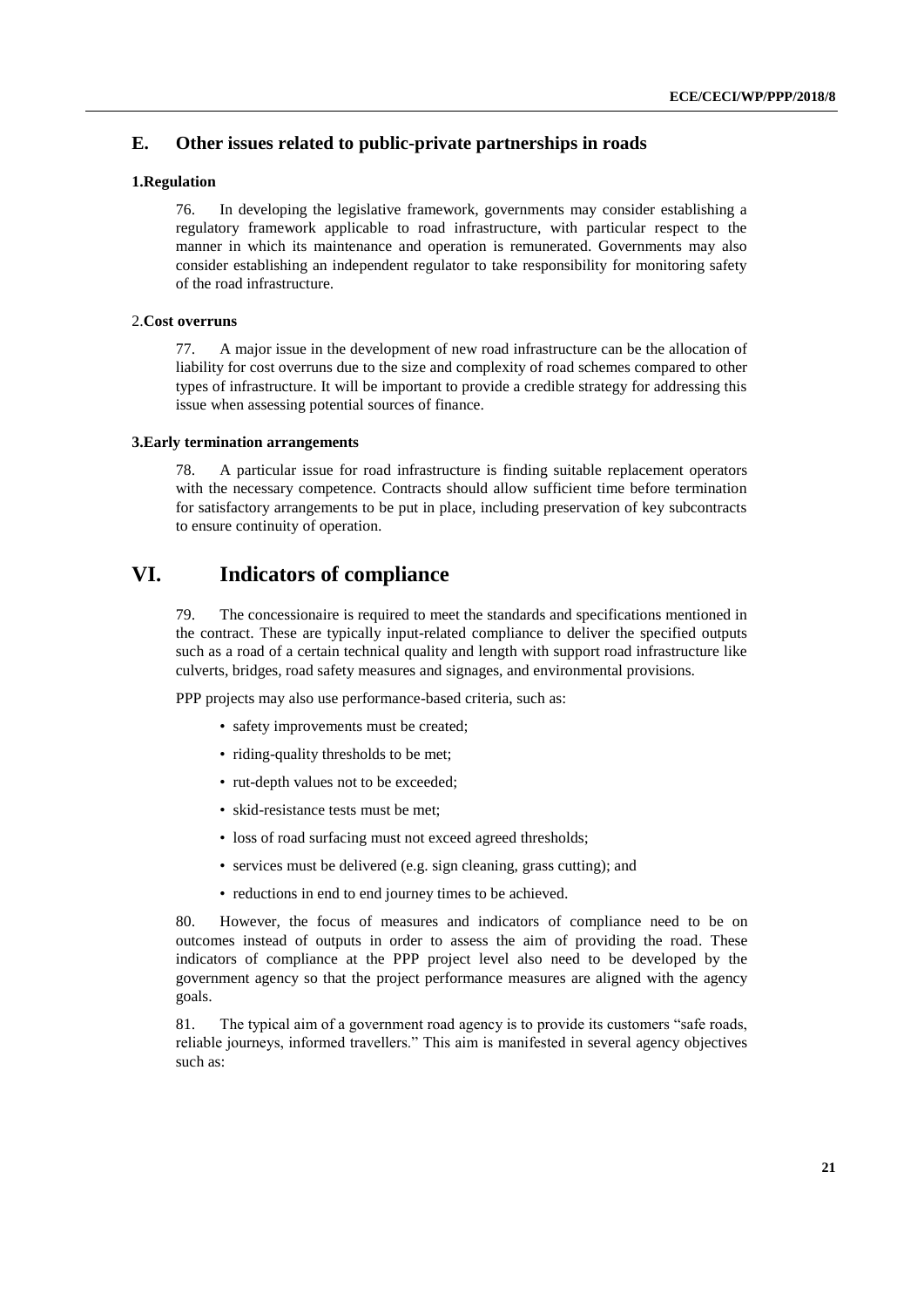- Improving road safety;<sup>10</sup>
- Reducing congestion and improving reliability;
- Seeking and responding to feedback from customers; and
- Managing the environmental impacts in an acceptable manner and building climate change resilience in road design.

82. In DBFO contracts, a consistent challenge is mapping the broader programmatic goals into the performance measures and indicators into project performance measures, and link these with the payment mechanisms used in the contracts. For example, for providing:

- (a) **Safe roads**:
	- Reduce casualties through proper design;
	- Maintain project road in safe and serviceable condition; and
	- Implement programme to develop awareness among users about road safety.

#### **(b) Reliable journeys:**

- Minimize delay and disruption from planned maintenance; and
- Minimize delay and disruption from incidents.

#### **(c) Informed travelers:**

• Ensure technology systems are kept operational.

83. In the context of PfPPPs, in addition to traditional PPP performance indicators mentioned above related to the technical aspects of road management, other output, outcome and impact indicators will also be needed to ascertain compliance to some SGDs influenced directly and contribution to other SDGs impacted indirectly.

84. It is the responsibility of the concessionaire to achieve direct contributions to those SDGs that are at the level of outputs and outcomes of the project (measurable during the long-term contract periods) as listed in Annex 1, Table 1.1.

85. The public sector also can use such PfPPP projects to assess the project impact contributions to the higher-level SDGs as listed in Annex 1, Table 1.2. These are beyond the control of the concessionaire and not a part of the contract performance per se. However, the government agency can take cognizance of the impacts in reporting the progress of achievement of these SDGs.

<sup>&</sup>lt;sup>10</sup> The ECE pioneered road safety activities in the UN system since 1950. More information on this work is available at:<http://www.unece.org/trans/main/welcwp1.html>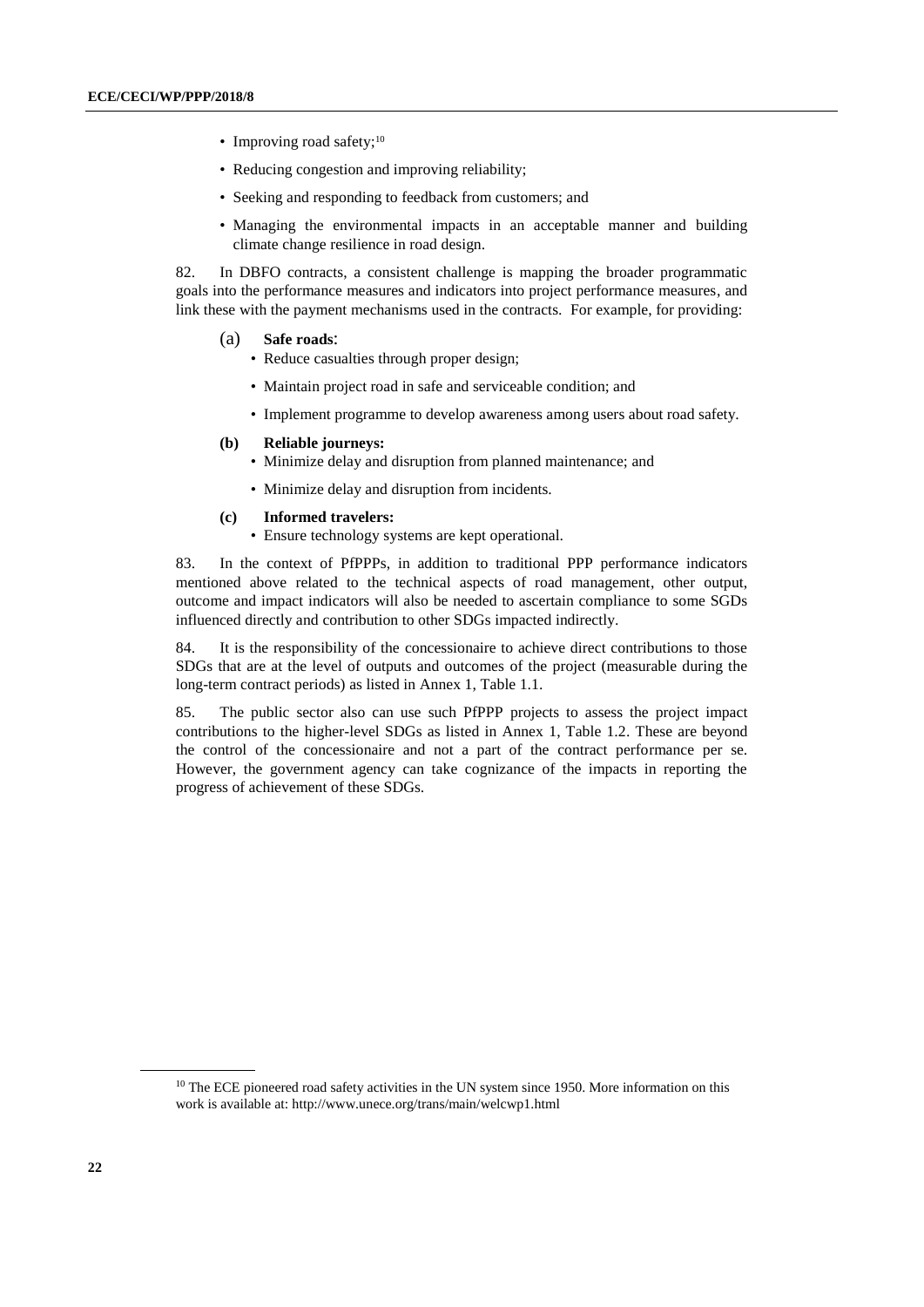## <span id="page-22-0"></span>**Annex** [English

only]

## <span id="page-22-1"></span>**Indicators for compliance of sustainable development goals**

In addition to the performance parameters listed in the main text of the document, related to the technical aspects of road management, PfPPPs must also include indicators to monitor the outputs, outcomes and impacts of the project. Given below in Table 1.1 is a matrix of indicators that can be used as appropriate. Table 1.2 deals with the contribution of project to the impacts on the SDGs. These are beyond the control of the concessionaire and not a part of the contract performance per se. However, the government agency can take cognizance of the impacts in reporting the progress of achievement of the SDGs.

## **Table 1.1**

### **Direct road public-private partnerships indicators of compliance**

(to be a part of PfPPPs Contract as performance targets within the contract period)

| Sustainable development goal                                                                                                                                                                                                      | Some listed indicators for setting performance target<br>select as appropriate) (Note 1)                                                                                                                                                                                                                                          |  |
|-----------------------------------------------------------------------------------------------------------------------------------------------------------------------------------------------------------------------------------|-----------------------------------------------------------------------------------------------------------------------------------------------------------------------------------------------------------------------------------------------------------------------------------------------------------------------------------|--|
| SDG 3. Ensure healthy lives and<br>promote well-being for all at all ages                                                                                                                                                         | 3.6. By 2020, halve the number of global deaths and<br>injuries from road traffic accident                                                                                                                                                                                                                                        |  |
| (Project output related)                                                                                                                                                                                                          | Measured by:                                                                                                                                                                                                                                                                                                                      |  |
| Road safety targets included in the<br>global development agenda                                                                                                                                                                  | 3.6.1. Annual death rate due to road traffic injuries on<br>project road                                                                                                                                                                                                                                                          |  |
| SDG 5. Achieve gender equality and<br>empower all women and girls (Project<br>output related)                                                                                                                                     | 5.5. Ensure women's full and effective participation<br>and equal opportunities for leadership at all levels of<br>decision-making in political, economic and public life                                                                                                                                                         |  |
| Use of the PPP model in road projects<br>provides an opportunity to seek and<br>achieve greater gender equality                                                                                                                   | Measured by<br>5.5.1. Proportion of women employed in the<br>concession agency during project implementation and<br>also proportion of women in managerial positions in<br>the same                                                                                                                                               |  |
| SDG 9. Build resilient infrastructure,<br>promote inclusive and sustainable<br>industrialization and foster innovation<br>(Project output related)<br>Investment in roads infrastructure is<br>generally for the long term and is | 9.1. Develop quality, reliable, sustainable and<br>resilient infrastructure, including regional and<br>transborder infrastructure, to support economic<br>development and human well-being, with a focus on<br>affordable and equitable access for all<br>Measured by:<br>9.1.1. Proportion of the vulnerable or rural population |  |
| designed to provide high quality,<br>resilient, infrastructure that will last for<br>years to come                                                                                                                                | (depending on the road context) who live within 2 km<br>of an all-season road                                                                                                                                                                                                                                                     |  |
|                                                                                                                                                                                                                                   | 9.1.2. Passenger and freight volumes, by mode of<br>transport                                                                                                                                                                                                                                                                     |  |
| SDG 11. Make cities and human                                                                                                                                                                                                     | 11.2. By 2030, provide access to safe, affordable,                                                                                                                                                                                                                                                                                |  |
| settlements inclusive, safe, resilient and<br>sustainable (Project outcome related)                                                                                                                                               | accessible and sustainable transport systems for all,<br>improving road safety, notably by expanding public                                                                                                                                                                                                                       |  |
| Improved road infrastructure through<br>PPPs can facilitate high quality, long<br>lasting infrastructure, that is safer and                                                                                                       | transport, with special attention to the needs of those<br>in vulnerable situations, women, children, persons<br>with disabilities and older persons                                                                                                                                                                              |  |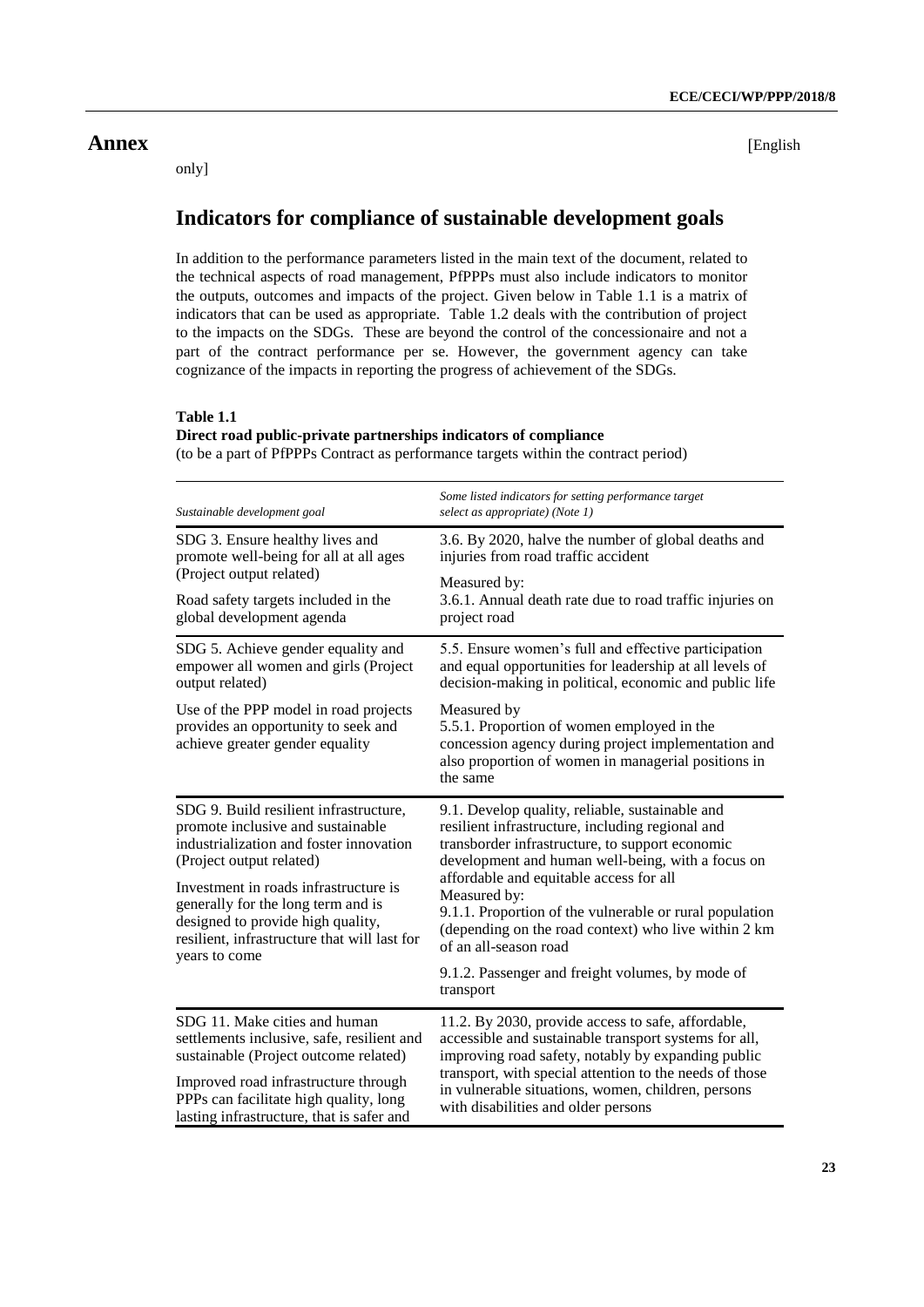| Sustainable development goal        | Some listed indicators for setting performance target<br>select as appropriate) (Note 1) |
|-------------------------------------|------------------------------------------------------------------------------------------|
| more affordable, and improves       | Measured by:                                                                             |
| interconnectedness and cross-border | 11.2.1. Proportion of population that has convenient                                     |
| traffic while expanding access to   | access to public transport, by sex, age and persons                                      |
| economic opportunities for citizens | with disabilities                                                                        |

Note:

- 1. The scope of the private sector participation needs to be enhanced to include applicable PfPPP indicators linked to SDGs. However, depending on the allocation of PPP responsibilities, the indicators also need to be balanced between direct contract deliverable indicators and those attributable to the public-sector agency/government as additional contributions to the project.
- 2. Above indicators may be suitably altered and are not prescriptive.
- 3. Applicable indicators need to be chosen depending on the type of project.

#### **Table 1.2**

## **Indirect road public-private partnerships impact targets relevant to the sustainable development goals**

(to be assessed by the Government Agency)

| Sustainable development goal                                                                                                                                                                                                                 | Some listed indicators for setting performance target<br>(select as appropriate)                                                                                                                                                                                                                                                                                                                          |
|----------------------------------------------------------------------------------------------------------------------------------------------------------------------------------------------------------------------------------------------|-----------------------------------------------------------------------------------------------------------------------------------------------------------------------------------------------------------------------------------------------------------------------------------------------------------------------------------------------------------------------------------------------------------|
| <b>Relevant SDGs affected by impacts of</b><br><b>People-first Public-Private Partnerships</b><br>projects (not directly controlled by the<br>project outputs and outcomes alone and<br>depends on other factors beyond project<br>boundary) | To be assessed by the Government<br>Agency<br>(Note 1 of Table 1.1)                                                                                                                                                                                                                                                                                                                                       |
| SDG 2. End hunger, achieve food security<br>and improved nutrition and promote<br>sustainable agriculture (Project impact<br>related)<br>Investment in roads infrastructure provides<br>access to opportunities for income<br>generation     | 2.3. By 2030, double the agricultural<br>productivity and incomes of small-scale<br>food producers, in particular women,<br>indigenous peoples, family farmers,<br>pastoralists and fishers, including through<br>secure and equal access to land, other<br>productive resources and inputs, knowledge,<br>financial services, markets and opportunities<br>for value addition and non-farm<br>employment |
|                                                                                                                                                                                                                                              | Measured by:<br>2.3.1. Average annual income of small-scale<br>food producers, by sex and indigenous<br>status                                                                                                                                                                                                                                                                                            |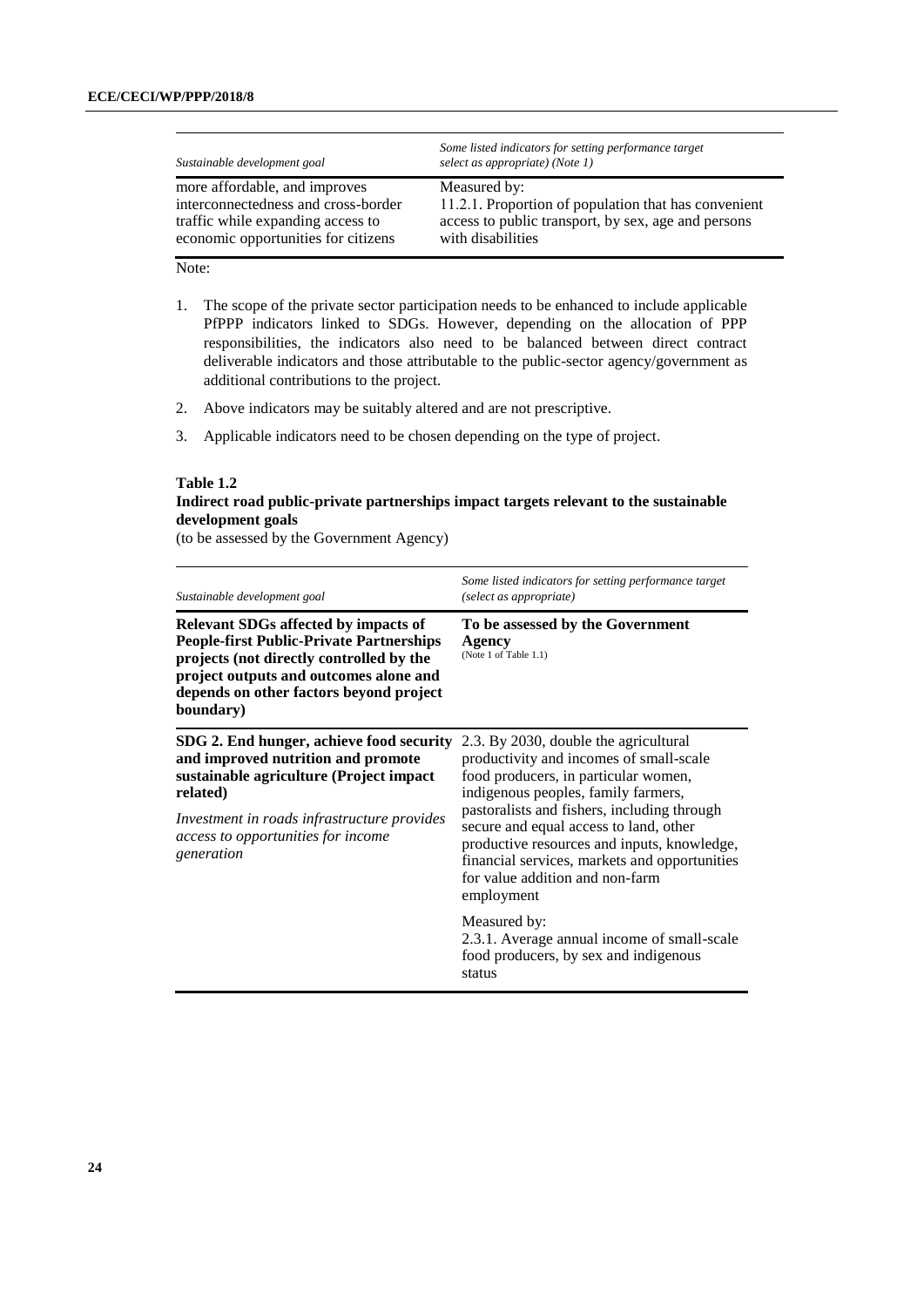| Sustainable development goal                                                                                                                                                                | Some listed indicators for setting performance target<br>(select as appropriate)                                                                                                                                                                            |
|---------------------------------------------------------------------------------------------------------------------------------------------------------------------------------------------|-------------------------------------------------------------------------------------------------------------------------------------------------------------------------------------------------------------------------------------------------------------|
| SDG 3. Ensure healthy lives and promote<br>well-being for all at all ages (Project<br>impact related)                                                                                       | 3.9. By 2030, substantially reduce the<br>number of deaths and illnesses from<br>hazardous chemicals and air, water and soil<br>pollution and contamination                                                                                                 |
| Well-designed roads can reduce the traffic<br>blocks, pollution and spillage contamination Measured by:                                                                                     | 3.9.1. Mortality rate attributed to increased<br>vehicular pollution contribution (fine<br>particulate matter e.g. PM2.5 and PM10) to<br>ambient air and soil pollution                                                                                     |
| SDG 5. Achieve gender equality and<br>empower all women and girls (Project<br>impact related)                                                                                               | 5.1. End all forms of discrimination against<br>all women and girls everywhere<br>Measured by:<br>5.1.1. Whether or not legal frameworks are<br>in place to promote, enforce and monitor<br>equality and non-discrimination on the basis<br>of sex          |
| Use of the PPP model in roads provides an<br>opportunity to seek and achieve greater<br>gender equality                                                                                     |                                                                                                                                                                                                                                                             |
| SDG 8. Promote sustained, inclusive and<br>sustainable economic growth, full and<br>productive employment and decent work<br>for all (Project impact related)                               | 8.1. Sustain per capita economic growth in<br>accordance with national circumstances and,<br>in particular, at least 7 per cent gross<br>domestic product growth per annum in the<br>least developed countries                                              |
| Road transport is an important element in<br>encouraging economic growth and<br>development                                                                                                 | Measured by:<br>8.1.1. Annual growth rate of real GDP per<br>capita                                                                                                                                                                                         |
| SDG 9. Build resilient infrastructure,<br>promote inclusive and sustainable<br>industrialization and foster innovation<br>(Project impact related)<br>Investment in roads infrastructure is | 9.2. Promote inclusive and sustainable<br>industrialization and, by 2030, significantly<br>raise industry's share of employment and<br>gross domestic product, in line with national<br>circumstances, and double its share in least<br>developed countries |
| designed to provide access for economic<br>opportunities such as industrial<br>development                                                                                                  | Measured by:<br>9.2.1. Manufacturing value added as a<br>proportion of GDP and per capita                                                                                                                                                                   |
|                                                                                                                                                                                             | 9.2.2. Manufacturing employment as a<br>proportion of total employment                                                                                                                                                                                      |
| SDG 11. Make cities and human<br>settlements inclusive, safe, resilient and<br>sustainable (Project impact related)                                                                         | 11.6. By 2030, reduce the adverse per capita<br>environmental impact of cities, including by<br>paying special attention to air quality and<br>municipal and other waste management                                                                         |
| Improved road infrastructure through PPPs<br>can facilitate improved infrastructure that<br>mitigates adverse environmental impacts                                                         | Measured by:<br>11.6.1. Proportion of urban solid waste<br>regularly collected and with adequate final<br>discharge out of total urban solid waste<br>generated, by cities                                                                                  |
|                                                                                                                                                                                             | 11.6.2. Annual mean levels of fine<br>particulate matter (e.g. PM2.5 and PM10) in<br>cities (population weighted)                                                                                                                                           |